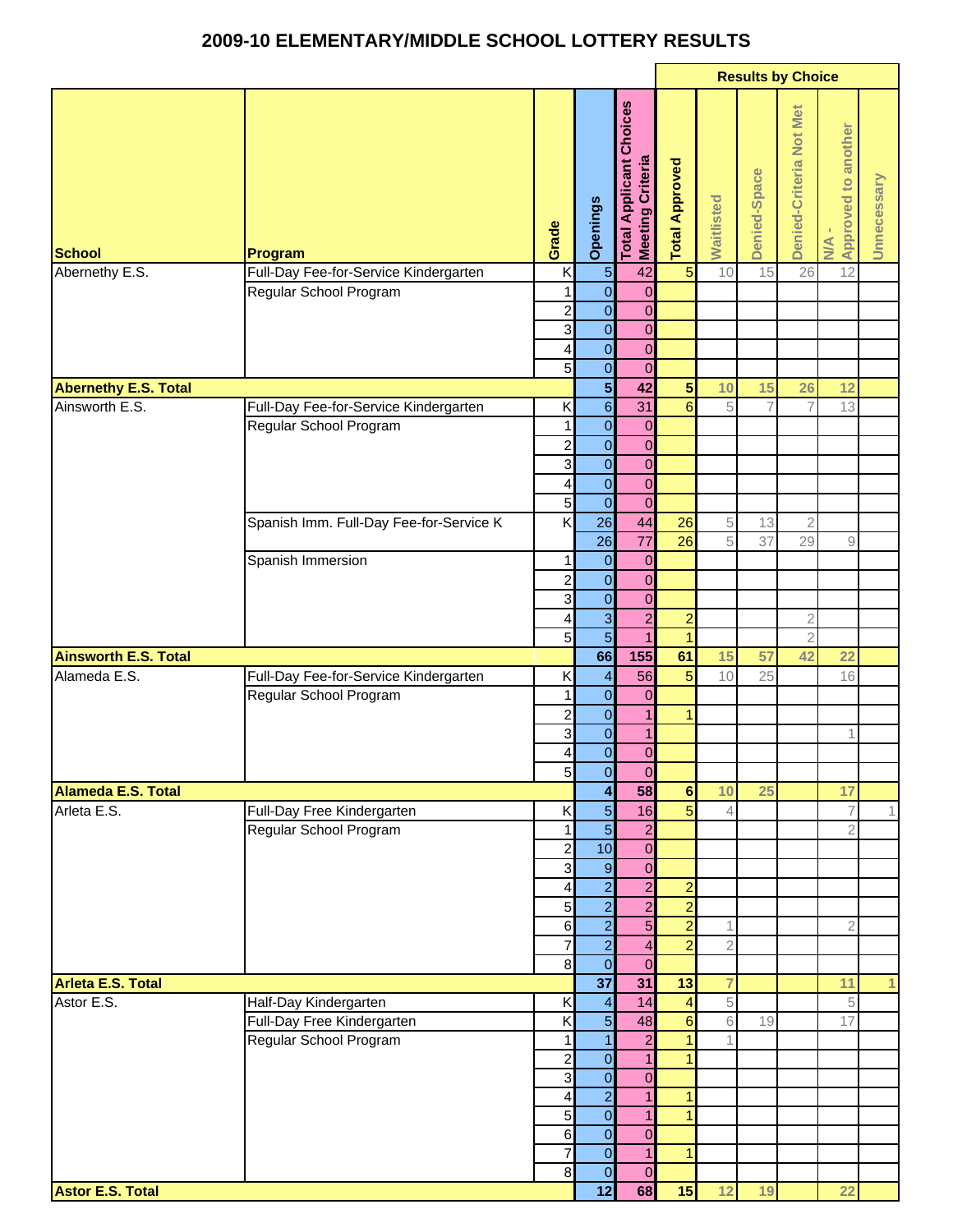|                            |                                   |                         |                                  |                                                  |                                |                           | <b>Results by Choice</b> |                         |                                    |             |
|----------------------------|-----------------------------------|-------------------------|----------------------------------|--------------------------------------------------|--------------------------------|---------------------------|--------------------------|-------------------------|------------------------------------|-------------|
| <b>School</b>              | Program                           | Grade                   | Openings                         | Choices<br>Total Applicant C<br>Meeting Criteria | <b>Total Approved</b>          | Waitlisted                | Denied-Space             | Denied-Criteria Not Met | Approved to another<br>$M_{\rm A}$ | Unnecessary |
| Atkinson E.S.              | Full-Day Free Kindergarten        | K                       | 25                               | 71                                               | 25                             | $\,6\,$                   |                          |                         | 40                                 |             |
|                            | Regular School Program            | $\mathbf{1}$            | $\overline{2}$                   | 14                                               | $\overline{2}$                 | 4                         |                          |                         | $\,8\,$                            |             |
|                            |                                   | $\overline{c}$          | $\infty$                         | $6 \overline{6}$                                 | $\overline{\omega}$            |                           |                          |                         | $\ensuremath{\mathsf{3}}$          |             |
|                            |                                   | 3                       | $\overline{5}$                   | $\overline{5}$                                   | $\mathbf{1}$                   |                           |                          |                         | $\overline{4}$                     |             |
|                            |                                   | $\overline{\mathbf{4}}$ | $\overline{3}$                   | $\overline{5}$                                   | $\overline{5}$                 |                           |                          |                         |                                    |             |
|                            |                                   | $\overline{5}$          | $\overline{0}$                   | $\pmb{0}$                                        |                                |                           |                          |                         |                                    |             |
|                            | Dual Spanish Imm. Full-Day Free K | $\overline{\mathsf{x}}$ | $\overline{7}$                   | 17                                               | $\overline{7}$                 | 5                         | 4                        | 1                       | 1                                  |             |
|                            |                                   |                         | $\overline{0}$                   | $\mathbf 0$                                      |                                |                           |                          |                         |                                    |             |
|                            |                                   |                         | $\infty$                         | 55                                               | $\boldsymbol{8}$               | $\,$ 5                    | 28                       | 21                      | 14                                 |             |
|                            |                                   |                         | 13                               | 20                                               | 13                             |                           | 6                        | 6                       | 1                                  |             |
|                            | Dual Spanish Immersion            | 1                       | $\mathbf 0$                      | $\boldsymbol{0}$                                 |                                |                           |                          |                         |                                    |             |
|                            |                                   | $\overline{c}$          | $\overline{0}$                   | $\mathbf 0$                                      |                                |                           |                          |                         |                                    |             |
|                            |                                   | $\mathbf{3}$            | $\overline{\mathbf{O}}$          | $\mathbf 0$                                      |                                |                           |                          |                         |                                    |             |
|                            |                                   | $\overline{\mathbf{r}}$ | $\overline{2}$                   | $\overline{1}$                                   | $\mathbf{1}$                   |                           |                          |                         |                                    |             |
|                            |                                   |                         | $\overline{\mathbf{O}}$          | $\pmb{0}$                                        |                                |                           |                          |                         |                                    |             |
|                            |                                   | 5 <sub>l</sub>          | $\overline{\mathbf{r}}$          | $\mathbf 0$                                      |                                |                           |                          | 1                       |                                    |             |
|                            |                                   |                         | $\overline{3}$                   | $\mathbf 0$                                      |                                |                           |                          |                         |                                    |             |
| <b>Atkinson E.S. Total</b> |                                   |                         | 80                               | 194                                              | 65                             | 20                        | 38                       | 29                      | 71                                 |             |
| Beach E.S.                 | Pre-K                             | PK                      | $\overline{7}$                   | 20                                               | $\overline{7}$                 | 10                        |                          |                         | 3                                  |             |
|                            | Full-Day Free Kindergarten        | K                       | $\overline{\mathbf{8}}$          | 31                                               | $\bf{8}$                       | 3                         |                          |                         | 20                                 |             |
|                            | Regular School Program            | 1                       | $\overline{\mathbf{0}}$          | $\boldsymbol{0}$                                 |                                |                           |                          |                         |                                    |             |
|                            |                                   | $\overline{c}$          | $\overline{\mathbf{8}}$          | $\overline{1}$                                   | $\mathbf{1}$                   |                           |                          |                         |                                    |             |
|                            |                                   | 3                       | $\overline{0}$                   | $\overline{0}$                                   |                                |                           |                          |                         |                                    |             |
|                            |                                   | $\overline{\mathbf{4}}$ | $\overline{3}$<br>$\overline{2}$ | $\overline{0}$<br>$\overline{3}$                 |                                |                           |                          |                         |                                    |             |
|                            |                                   | $\overline{5}$          | $\overline{8}$                   | $\overline{7}$                                   | $\mathbf{1}$<br>$\overline{2}$ |                           |                          |                         | $\mathbf 2$<br>5                   |             |
|                            |                                   | $6 \overline{6}$<br>7   | $\overline{1}$                   | $\overline{3}$                                   | $\overline{1}$                 | $\mathfrak 2$             |                          |                         |                                    |             |
|                            |                                   | $\infty$                | $\overline{3}$                   | $\overline{1}$                                   | $\mathbf{1}$                   |                           |                          |                         |                                    |             |
|                            | Dual Spanish Imm. Full-Day Free K | K                       | 14                               | 16                                               | 14                             |                           |                          |                         | $\overline{2}$                     |             |
|                            |                                   |                         | $\overline{22}$                  | 44                                               | $\overline{22}$                | 21                        |                          | 16                      | $\mathbf 1$                        |             |
|                            | Dual Spanish Immersion            | $\mathbf{1}$            | $\overline{3}$                   | $\overline{7}$                                   | 3                              | $\ensuremath{\mathbf{3}}$ |                          | 7                       | 1                                  |             |
|                            |                                   |                         | $\overline{2}$                   | $\mathbf{1}$                                     | $\mathbf{1}$                   |                           |                          |                         |                                    |             |
|                            |                                   | $\overline{\mathbf{c}}$ | $\overline{0}$                   | $\mathbf 0$                                      |                                |                           |                          | 3                       |                                    |             |
|                            |                                   |                         | $\overline{3}$                   | $\overline{4}$                                   | 3                              | 1                         |                          |                         |                                    |             |
|                            |                                   | 3                       | $\overline{0}$                   | $\mathbf 0$                                      |                                |                           |                          | 1                       |                                    |             |
|                            |                                   |                         | $\overline{7}$                   | $\mathbf 0$                                      |                                |                           |                          |                         |                                    |             |
|                            |                                   | $\vert$                 | $\overline{0}$                   | $\mathbf 0$                                      |                                |                           |                          |                         |                                    |             |
|                            |                                   |                         | $\overline{\mathbf{0}}$          | $\mathbf 0$                                      |                                |                           |                          |                         |                                    |             |
|                            |                                   | 5 <sub>l</sub>          | $\overline{0}$                   | $\pmb{0}$                                        |                                |                           |                          |                         |                                    |             |
|                            |                                   |                         | $\overline{0}$                   | $\pmb{0}$                                        |                                |                           |                          |                         |                                    |             |
|                            |                                   | 6                       | $\overline{0}$                   | $\mathbf 0$                                      |                                |                           |                          |                         |                                    |             |
|                            |                                   |                         | $\overline{2}$                   | $\boldsymbol{0}$                                 |                                |                           |                          |                         |                                    |             |
|                            |                                   | 7                       | $\overline{2}$                   | $\pmb{0}$                                        |                                |                           |                          |                         |                                    |             |
|                            |                                   |                         | $\overline{0}$                   | $\pmb{0}$                                        |                                |                           |                          |                         |                                    |             |
|                            |                                   | $\boldsymbol{8}$        | $\overline{2}$                   | $\mathbf 0$                                      |                                |                           |                          |                         |                                    |             |
|                            |                                   |                         | $\overline{0}$                   | $\mathbf 0$                                      |                                |                           |                          |                         |                                    |             |
| <b>Beach E.S. Total</b>    |                                   |                         | 97                               | 138                                              | 64                             | 40                        |                          | 27                      | 34                                 |             |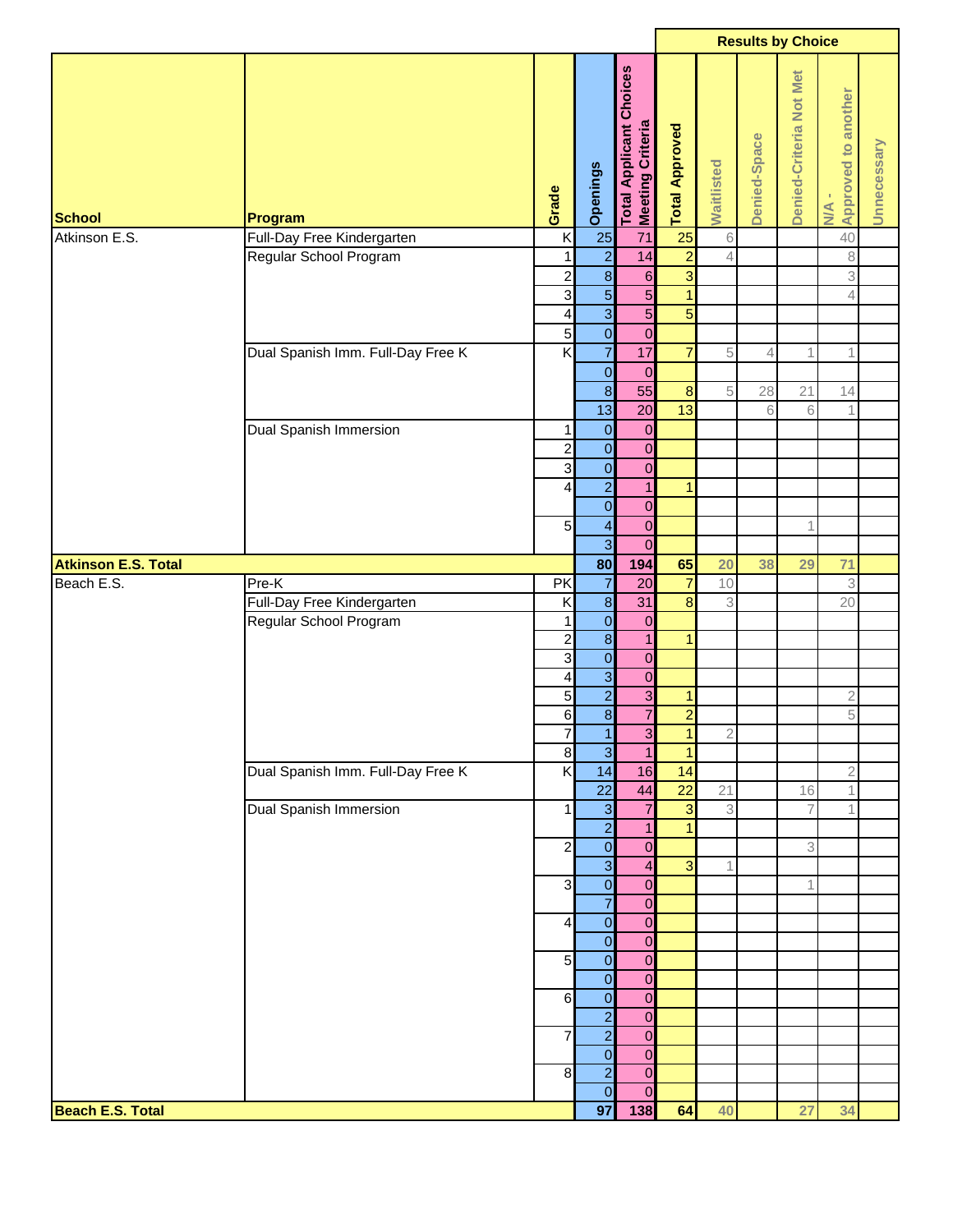|                                    |                                       |                          |                         |                                                         |                             |                              | <b>Results by Choice</b> |                         |                                         |                  |
|------------------------------------|---------------------------------------|--------------------------|-------------------------|---------------------------------------------------------|-----------------------------|------------------------------|--------------------------|-------------------------|-----------------------------------------|------------------|
| <b>School</b><br>Beaumont M.S.     | Program<br>Regular School Program     | Grade<br>$6\phantom{.}6$ | Openings<br>75          | Choices<br>Total Applicant (<br>Meeting Criteria<br>125 | <b>Total Approved</b><br>79 | Waitlisted<br>$\overline{4}$ | Denied-Space             | Denied-Criteria Not Met | Approved to another<br><b>N/A</b><br>42 | Unnecessary<br>1 |
|                                    |                                       | $\overline{\mathcal{I}}$ | 20                      | 18                                                      | 13                          |                              |                          |                         | $\overline{5}$                          |                  |
|                                    |                                       | $\bf{8}$                 | 20                      | 15                                                      | 13                          |                              |                          |                         | $\overline{2}$                          |                  |
| <b>Beaumont M.S. Total</b>         |                                       |                          | 115                     | 158                                                     | 105                         | 4                            |                          |                         | 49                                      | 1                |
| <b>Beverly Cleary School</b>       | Full-Day Fee-for-Service Kindergarten | Κ                        | 1                       | 8                                                       | $\mathbf{1}$                | 6                            |                          | 9                       | $\mathbf 1$                             |                  |
|                                    | Regular School Program                | 1                        | 1                       | 10                                                      | $\overline{1}$              | 8                            |                          |                         | $\mathbf 1$                             |                  |
|                                    |                                       | $\overline{\mathbf{c}}$  | 1                       | $\mathbf{3}$                                            | $\overline{a}$              |                              |                          |                         | $\mathbf 1$                             |                  |
|                                    |                                       | 3                        |                         | $\overline{a}$                                          |                             |                              |                          |                         | $\overline{2}$                          |                  |
|                                    |                                       | 4                        | 1                       | $\overline{2}$                                          | $\mathbf{1}$                |                              |                          |                         |                                         |                  |
|                                    |                                       | 5                        | 1                       | $\overline{5}$                                          | $\mathbf{1}$                | 3                            |                          |                         | $\mathbf 1$                             |                  |
|                                    |                                       | 6                        | 1                       | 20                                                      | $\overline{2}$              | 1                            |                          |                         | 17                                      |                  |
|                                    |                                       | $\overline{7}$           | 1                       | $\bf 8$                                                 | $\mathbf{1}$                | 5                            |                          |                         | $\overline{2}$                          |                  |
|                                    |                                       | 8                        | $\overline{O}$          |                                                         |                             |                              |                          |                         |                                         |                  |
|                                    |                                       |                          | $\overline{\mathbf{8}}$ | $\mathbf 0$                                             |                             |                              |                          |                         |                                         |                  |
| <b>Beverly Cleary School Total</b> |                                       |                          |                         | 58                                                      | $\boldsymbol{9}$            | 24                           |                          | 9                       | 25                                      |                  |
| Boise-Eliot E.S.                   | Pre-K                                 | PK                       | 10                      | 36                                                      | 10                          | 15                           | 3                        |                         | $\,8\,$                                 |                  |
|                                    | Full-Day Free Kindergarten            | K                        | 10                      | 35                                                      | 10                          | 5                            | 10                       |                         | 10                                      | 1                |
|                                    | Regular School Program                | 1                        | 10                      | $\,$ 6 $\,$                                             | $\overline{a}$              |                              |                          |                         | $\overline{4}$                          |                  |
|                                    |                                       | $\overline{\mathbf{c}}$  | 10                      | $\overline{5}$                                          | $\overline{3}$              |                              |                          |                         | $\overline{2}$                          |                  |
|                                    |                                       | 3                        | $\overline{5}$          | $\overline{\omega}$                                     | $\overline{a}$              |                              |                          |                         | $\mathbf 1$                             |                  |
|                                    |                                       | 4                        | $\overline{5}$          | $\overline{1}$                                          |                             |                              |                          |                         | $\mathbf{1}$                            |                  |
|                                    |                                       | 5                        | $\overline{5}$          | $\overline{2}$                                          | $\mathbf{1}$                |                              |                          |                         | 1                                       |                  |
|                                    |                                       | $\,$ 6                   | $\overline{5}$          | $\overline{3}$                                          | 3                           |                              |                          |                         |                                         |                  |
|                                    |                                       | $\overline{7}$           | $\overline{5}$          | $\overline{1}$                                          | $\overline{1}$              |                              |                          |                         |                                         |                  |
|                                    |                                       | 8                        | $\overline{5}$          | $\overline{1}$                                          | $\overline{1}$              |                              |                          |                         |                                         |                  |
| <b>Boise-Eliot E.S. Total</b>      |                                       |                          | 70                      | 93                                                      | 33                          | 20                           | 13                       |                         | 27                                      | 1                |
| Bridger E.S.                       |                                       |                          |                         | $\overline{7}$                                          | $\overline{\omega}$         |                              |                          |                         |                                         |                  |
|                                    | Full-Day Free Kindergarten            | Κ                        | 10                      |                                                         |                             |                              |                          |                         | $\overline{4}$                          |                  |
|                                    | Regular School Program                | 1                        | $\overline{2}$          | $\overline{\mathbf{2}}$                                 | $\overline{2}$              |                              |                          |                         |                                         |                  |
|                                    |                                       | $\overline{c}$           | $\overline{2}$          | $\boldsymbol{0}$                                        |                             |                              |                          |                         |                                         |                  |
|                                    |                                       | $\mathbf{3}$             | $\overline{2}$          | $\mathbf{1}$                                            | $\mathbf{1}$                |                              |                          |                         |                                         |                  |
|                                    |                                       | 4                        | $\overline{2}$          | $\mathbf{1}$                                            |                             |                              |                          |                         | 1                                       |                  |
|                                    |                                       | 5                        | $\overline{a}$          | $\mathbf{1}$                                            | $\mathbf{1}$                |                              |                          |                         |                                         |                  |
|                                    |                                       | 6                        | $\overline{2}$          | $\overline{\mathbf{3}}$                                 | $\overline{a}$              |                              |                          |                         | 1                                       |                  |
|                                    |                                       | $\overline{7}$           | $\overline{2}$          | $\mathbf 0$                                             |                             |                              |                          |                         |                                         |                  |
|                                    |                                       | $\bf{8}$                 | $\overline{a}$          | $\mathbf{0}$                                            |                             |                              |                          |                         |                                         |                  |
|                                    | Dual Spanish Imm. Full-Day Free K     | $\overline{\mathsf{x}}$  | 14                      | 29                                                      | 14                          | 5                            | 6                        | 6                       | $\overline{4}$                          |                  |
|                                    |                                       |                          | 14                      | 16                                                      | $\overline{14}$             |                              |                          | 3                       | $\sqrt{2}$                              |                  |
|                                    | Dual Spanish Immersion                | $\mathbf{1}$             | $\mathbf{2}$            | $5\overline{)}$                                         | $\overline{a}$              |                              |                          | $\overline{2}$          | $\overline{2}$                          |                  |
|                                    |                                       |                          | $\mathbf{1}$            | $\mathbf{1}$                                            | $\mathbf{1}$                |                              |                          |                         |                                         |                  |
|                                    |                                       | $\overline{c}$           | $\overline{3}$          | $\mathbf 0$                                             |                             |                              |                          |                         |                                         |                  |
|                                    |                                       |                          | $\overline{\mathbf{r}}$ | $\mathbf{1}$                                            | $\mathbf{1}$                |                              |                          |                         |                                         |                  |
|                                    |                                       | 3                        | $\overline{7}$          | $\mathbf 0$                                             |                             |                              |                          |                         |                                         |                  |
|                                    |                                       |                          | $6 \overline{6}$        |                                                         |                             |                              |                          |                         |                                         |                  |
|                                    |                                       |                          | $\overline{77}$         | $\bf{0}$<br>67                                          | 41                          |                              |                          | 12                      |                                         |                  |
| <b>Bridger E.S. Total</b>          |                                       |                          |                         |                                                         |                             | 6                            | 6                        |                         | 14                                      |                  |
| Bridlemile E.S.                    | Full-Day Fee-for-Service Kindergarten | Κ                        | 1                       | $\boldsymbol{8}$                                        | 1                           | 4                            |                          | 9                       | 3                                       |                  |
|                                    | Regular School Program                | 1                        | $\mathbf 0$             | $\mathbf 0$                                             |                             |                              |                          |                         |                                         |                  |
|                                    |                                       | $\overline{c}$           | $\mathbf 0$             | $\mathbf 0$                                             |                             |                              |                          |                         |                                         |                  |
|                                    |                                       | $\mathbf{3}$             | $\mathbf{1}$            | $\overline{2}$                                          | 1                           |                              |                          |                         |                                         |                  |
|                                    |                                       | $\overline{\mathbf{4}}$  | 1                       | $\overline{3}$                                          | $\overline{1}$              | $\mathbf{2}$                 |                          |                         |                                         |                  |
|                                    |                                       | 5 <sup>1</sup>           | $\mathbf 0$             | $\boldsymbol{0}$                                        |                             |                              |                          |                         |                                         |                  |
| <b>Bridlemile E.S. Total</b>       |                                       |                          | $\overline{\mathbf{3}}$ | 13                                                      | $\overline{\mathbf{3}}$     | $6 \,$                       |                          | 9                       | 4                                       |                  |
|                                    |                                       |                          |                         |                                                         |                             |                              |                          |                         |                                         |                  |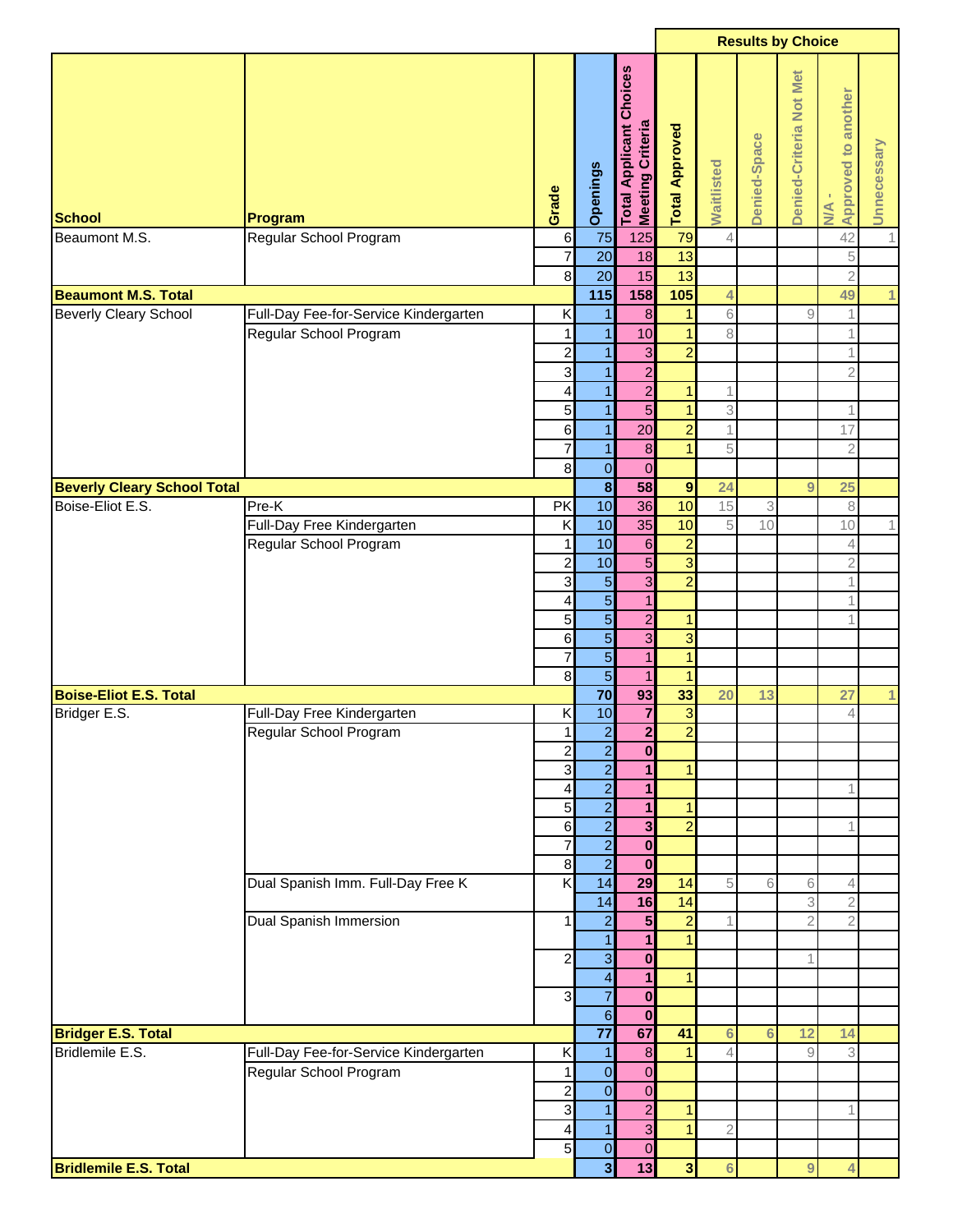| <b>Applicant Choices</b><br>Denied-Criteria Not Met<br>Approved to another<br>Total Applicant C<br>Meeting Criteria<br><b>Total Approved</b><br>Denied-Space<br>Unnecessary<br>Waitlisted<br>Openings<br>Grade<br>$M_{\rm A}$<br>Program<br>K<br>35<br>Buckman E.S.<br>45<br>166<br>45<br>20<br>47<br>Full-Day Fee-for-Service Kindergarten<br>66<br>10<br>10<br>44<br>17<br>18<br>1<br>10<br>$\overline{7}$<br>Arts<br>$\overline{a}$<br>$\overline{a}$<br>$\overline{\mathbf{c}}$<br>13<br>5<br>$\mathbf 1$<br>$\,$ 5<br>3<br>$\overline{2}$<br>$\overline{2}$<br>3<br>$\bf8$<br>5<br>5<br>$\overline{2}$<br>$\overline{2}$<br>$\bf8$<br>$\sqrt{5}$<br>11<br>4<br>$\overline{5}$<br>$\overline{2}$<br>$\mathbf{1}$<br>$\mathbf{1}$<br>5<br>62<br>241<br>62<br><b>Buckman E.S. Total</b><br>46<br>89<br>90<br>43<br>10<br>$\boldsymbol{8}$<br>3<br>Capitol Hill E.S.<br>Full-Day Fee-for-Service Kindergarten<br>Κ<br>11<br>4<br>$\mathbf{3}$<br>$\overline{a}$<br>$\mathbf{1}$<br>Regular School Program<br>$\mathbf 1$<br>$\mathbf 1$<br>$\overline{\mathbf{1}}$<br>$\overline{\mathbf{c}}$<br>$\mathbf 0$<br>$\overline{2}$<br>3<br>$\mathbf{1}$<br>1<br>$\overline{2}$<br>$\overline{\mathcal{L}}$<br>$\mathbf{1}$<br>$\mathbf{1}$<br>5<br>$\overline{1}$<br>$\overline{1}$<br>$\mathbf{1}$<br>19<br>16<br>11<br><b>Capitol Hill E.S. Total</b><br>5<br>4<br>Chapman E.S.<br>Full-Day Fee-for-Service Kindergarten<br>$\mathbf 0$<br>Κ<br>$\pmb{0}$<br>$\overline{\mathbf{O}}$<br>$\mathbf{0}$<br>Regular School Program<br>1<br>$\overline{\mathbf{0}}$<br>$\overline{2}$<br>$\overline{0}$<br>$\overline{0}$<br>ω<br>$\overline{0}$<br>$\overline{0}$<br>$\overline{0}$<br>4<br>$\overline{5}$<br>$\overline{0}$<br>$\overline{0}$<br>$\overline{\mathbf{0}}$<br><b>Chapman E.S. Total</b><br>$\mathbf 0$<br>$\bf{0}$<br>$\mathbf 6$<br>$6\phantom{a}$<br>Chief Joseph E.S.<br>Pre-K<br>PK<br>28<br>3<br>10<br>$\hbox{ }9$<br>$\overline{\mathbf{8}}$<br>$\infty$<br>Κ<br>45<br>Full-Day Free Kindergarten<br>17<br>19<br>1<br>$\overline{2}$<br>$\overline{2}$<br>$\overline{7}$<br>Regular School Program<br>1<br>1<br>$\Delta$<br>$\overline{2}$<br>$\overline{\mathbf{r}}$<br>3<br>$\overline{\mathbf{c}}$<br>1<br>$\overline{2}$<br>$\overline{2}$<br>$\overline{a}$<br>$\mathbf{3}$<br>$\overline{2}$<br>$\overline{3}$<br>$\overline{\mathbf{4}}$<br>3<br>5 <sub>5</sub><br>$\overline{2}$<br>$\mathbf{2}$<br>1<br>$\mathbf{1}$<br>26<br>90<br>21<br><b>Chief Joseph E.S. Total</b><br>31<br>28<br>10<br>$\overline{5}$<br>Clarendon - Portsmouth K-8<br>$6\phantom{.}$<br>Full-Day Free Kindergarten<br>Κ<br>4<br>$\overline{2}$<br>$\overline{5}$<br>Regular School Program<br>$\mathbf{0}$<br>1<br>$\overline{5}$<br>$\overline{c}$<br>$\overline{0}$<br>$\overline{5}$<br>3<br>$\overline{0}$<br>$\overline{5}$<br>$\mathbf{1}$<br>1<br>4<br>$\overline{5}$<br>5<br>$\mathbf{1}$<br>1<br>$\overline{5}$<br>$\overline{7}$<br>6<br>5<br>$\mathbf{2}$<br>$\overline{5}$<br>7<br>$\mathbf{1}$<br>1<br>$\overline{5}$<br>$\bf8$<br>$\overline{0}$<br>$\overline{a}$<br>K<br>Dual Spanish Imm. Full-Day Free K<br>$6\phantom{.}$<br>$\overline{a}$<br>2<br>5<br>1<br>$\overline{3}$<br>$\overline{7}$<br>3<br>3<br>6<br>$\overline{3}$<br><b>Dual Spanish Immersion</b><br>$\mathbf{1}$<br>$\overline{1}$<br>1<br>$\mathbf{2}$<br>$\overline{2}$<br>$\overline{0}$<br>$\overline{1}$<br>$\overline{a}$<br>$\overline{0}$<br>$\mathbf{1}$<br>3<br>$\overline{0}$<br>3<br>$\mathbf{1}$<br>$\overline{0}$<br>1<br>$\overline{0}$<br>$\mathbf{1}$<br>$\overline{0}$<br>$\overline{a}$<br>$\mathbf{1}$<br>$\overline{0}$<br>$\overline{0}$<br>$5\overline{)}$<br>$\overline{0}$<br>$\overline{0}$<br>$\overline{0}$<br>30<br>15<br><b>Clarendon - Portsmouth K-8 Total</b><br>61<br>$\overline{2}$<br>17<br>5<br>8 |               |  |  |  | <b>Results by Choice</b> |  |  |
|----------------------------------------------------------------------------------------------------------------------------------------------------------------------------------------------------------------------------------------------------------------------------------------------------------------------------------------------------------------------------------------------------------------------------------------------------------------------------------------------------------------------------------------------------------------------------------------------------------------------------------------------------------------------------------------------------------------------------------------------------------------------------------------------------------------------------------------------------------------------------------------------------------------------------------------------------------------------------------------------------------------------------------------------------------------------------------------------------------------------------------------------------------------------------------------------------------------------------------------------------------------------------------------------------------------------------------------------------------------------------------------------------------------------------------------------------------------------------------------------------------------------------------------------------------------------------------------------------------------------------------------------------------------------------------------------------------------------------------------------------------------------------------------------------------------------------------------------------------------------------------------------------------------------------------------------------------------------------------------------------------------------------------------------------------------------------------------------------------------------------------------------------------------------------------------------------------------------------------------------------------------------------------------------------------------------------------------------------------------------------------------------------------------------------------------------------------------------------------------------------------------------------------------------------------------------------------------------------------------------------------------------------------------------------------------------------------------------------------------------------------------------------------------------------------------------------------------------------------------------------------------------------------------------------------------------------------------------------------------------------------------------------------------------------------------------------------------------------------------------------------------------------------------------------------------------------------------------------------------------------------------------------------------------------------------------------------------------------------------------------------------------------------------------------------------------------------------------------------------------------------------------------------------------------------------------------------------------------------------------------------------------------------------------------------------------------------------------------------------------------------------------------------------------------------------------------|---------------|--|--|--|--------------------------|--|--|
|                                                                                                                                                                                                                                                                                                                                                                                                                                                                                                                                                                                                                                                                                                                                                                                                                                                                                                                                                                                                                                                                                                                                                                                                                                                                                                                                                                                                                                                                                                                                                                                                                                                                                                                                                                                                                                                                                                                                                                                                                                                                                                                                                                                                                                                                                                                                                                                                                                                                                                                                                                                                                                                                                                                                                                                                                                                                                                                                                                                                                                                                                                                                                                                                                                                                                                                                                                                                                                                                                                                                                                                                                                                                                                                                                                                                                            | <b>School</b> |  |  |  |                          |  |  |
|                                                                                                                                                                                                                                                                                                                                                                                                                                                                                                                                                                                                                                                                                                                                                                                                                                                                                                                                                                                                                                                                                                                                                                                                                                                                                                                                                                                                                                                                                                                                                                                                                                                                                                                                                                                                                                                                                                                                                                                                                                                                                                                                                                                                                                                                                                                                                                                                                                                                                                                                                                                                                                                                                                                                                                                                                                                                                                                                                                                                                                                                                                                                                                                                                                                                                                                                                                                                                                                                                                                                                                                                                                                                                                                                                                                                                            |               |  |  |  |                          |  |  |
|                                                                                                                                                                                                                                                                                                                                                                                                                                                                                                                                                                                                                                                                                                                                                                                                                                                                                                                                                                                                                                                                                                                                                                                                                                                                                                                                                                                                                                                                                                                                                                                                                                                                                                                                                                                                                                                                                                                                                                                                                                                                                                                                                                                                                                                                                                                                                                                                                                                                                                                                                                                                                                                                                                                                                                                                                                                                                                                                                                                                                                                                                                                                                                                                                                                                                                                                                                                                                                                                                                                                                                                                                                                                                                                                                                                                                            |               |  |  |  |                          |  |  |
|                                                                                                                                                                                                                                                                                                                                                                                                                                                                                                                                                                                                                                                                                                                                                                                                                                                                                                                                                                                                                                                                                                                                                                                                                                                                                                                                                                                                                                                                                                                                                                                                                                                                                                                                                                                                                                                                                                                                                                                                                                                                                                                                                                                                                                                                                                                                                                                                                                                                                                                                                                                                                                                                                                                                                                                                                                                                                                                                                                                                                                                                                                                                                                                                                                                                                                                                                                                                                                                                                                                                                                                                                                                                                                                                                                                                                            |               |  |  |  |                          |  |  |
|                                                                                                                                                                                                                                                                                                                                                                                                                                                                                                                                                                                                                                                                                                                                                                                                                                                                                                                                                                                                                                                                                                                                                                                                                                                                                                                                                                                                                                                                                                                                                                                                                                                                                                                                                                                                                                                                                                                                                                                                                                                                                                                                                                                                                                                                                                                                                                                                                                                                                                                                                                                                                                                                                                                                                                                                                                                                                                                                                                                                                                                                                                                                                                                                                                                                                                                                                                                                                                                                                                                                                                                                                                                                                                                                                                                                                            |               |  |  |  |                          |  |  |
|                                                                                                                                                                                                                                                                                                                                                                                                                                                                                                                                                                                                                                                                                                                                                                                                                                                                                                                                                                                                                                                                                                                                                                                                                                                                                                                                                                                                                                                                                                                                                                                                                                                                                                                                                                                                                                                                                                                                                                                                                                                                                                                                                                                                                                                                                                                                                                                                                                                                                                                                                                                                                                                                                                                                                                                                                                                                                                                                                                                                                                                                                                                                                                                                                                                                                                                                                                                                                                                                                                                                                                                                                                                                                                                                                                                                                            |               |  |  |  |                          |  |  |
|                                                                                                                                                                                                                                                                                                                                                                                                                                                                                                                                                                                                                                                                                                                                                                                                                                                                                                                                                                                                                                                                                                                                                                                                                                                                                                                                                                                                                                                                                                                                                                                                                                                                                                                                                                                                                                                                                                                                                                                                                                                                                                                                                                                                                                                                                                                                                                                                                                                                                                                                                                                                                                                                                                                                                                                                                                                                                                                                                                                                                                                                                                                                                                                                                                                                                                                                                                                                                                                                                                                                                                                                                                                                                                                                                                                                                            |               |  |  |  |                          |  |  |
|                                                                                                                                                                                                                                                                                                                                                                                                                                                                                                                                                                                                                                                                                                                                                                                                                                                                                                                                                                                                                                                                                                                                                                                                                                                                                                                                                                                                                                                                                                                                                                                                                                                                                                                                                                                                                                                                                                                                                                                                                                                                                                                                                                                                                                                                                                                                                                                                                                                                                                                                                                                                                                                                                                                                                                                                                                                                                                                                                                                                                                                                                                                                                                                                                                                                                                                                                                                                                                                                                                                                                                                                                                                                                                                                                                                                                            |               |  |  |  |                          |  |  |
|                                                                                                                                                                                                                                                                                                                                                                                                                                                                                                                                                                                                                                                                                                                                                                                                                                                                                                                                                                                                                                                                                                                                                                                                                                                                                                                                                                                                                                                                                                                                                                                                                                                                                                                                                                                                                                                                                                                                                                                                                                                                                                                                                                                                                                                                                                                                                                                                                                                                                                                                                                                                                                                                                                                                                                                                                                                                                                                                                                                                                                                                                                                                                                                                                                                                                                                                                                                                                                                                                                                                                                                                                                                                                                                                                                                                                            |               |  |  |  |                          |  |  |
|                                                                                                                                                                                                                                                                                                                                                                                                                                                                                                                                                                                                                                                                                                                                                                                                                                                                                                                                                                                                                                                                                                                                                                                                                                                                                                                                                                                                                                                                                                                                                                                                                                                                                                                                                                                                                                                                                                                                                                                                                                                                                                                                                                                                                                                                                                                                                                                                                                                                                                                                                                                                                                                                                                                                                                                                                                                                                                                                                                                                                                                                                                                                                                                                                                                                                                                                                                                                                                                                                                                                                                                                                                                                                                                                                                                                                            |               |  |  |  |                          |  |  |
|                                                                                                                                                                                                                                                                                                                                                                                                                                                                                                                                                                                                                                                                                                                                                                                                                                                                                                                                                                                                                                                                                                                                                                                                                                                                                                                                                                                                                                                                                                                                                                                                                                                                                                                                                                                                                                                                                                                                                                                                                                                                                                                                                                                                                                                                                                                                                                                                                                                                                                                                                                                                                                                                                                                                                                                                                                                                                                                                                                                                                                                                                                                                                                                                                                                                                                                                                                                                                                                                                                                                                                                                                                                                                                                                                                                                                            |               |  |  |  |                          |  |  |
|                                                                                                                                                                                                                                                                                                                                                                                                                                                                                                                                                                                                                                                                                                                                                                                                                                                                                                                                                                                                                                                                                                                                                                                                                                                                                                                                                                                                                                                                                                                                                                                                                                                                                                                                                                                                                                                                                                                                                                                                                                                                                                                                                                                                                                                                                                                                                                                                                                                                                                                                                                                                                                                                                                                                                                                                                                                                                                                                                                                                                                                                                                                                                                                                                                                                                                                                                                                                                                                                                                                                                                                                                                                                                                                                                                                                                            |               |  |  |  |                          |  |  |
|                                                                                                                                                                                                                                                                                                                                                                                                                                                                                                                                                                                                                                                                                                                                                                                                                                                                                                                                                                                                                                                                                                                                                                                                                                                                                                                                                                                                                                                                                                                                                                                                                                                                                                                                                                                                                                                                                                                                                                                                                                                                                                                                                                                                                                                                                                                                                                                                                                                                                                                                                                                                                                                                                                                                                                                                                                                                                                                                                                                                                                                                                                                                                                                                                                                                                                                                                                                                                                                                                                                                                                                                                                                                                                                                                                                                                            |               |  |  |  |                          |  |  |
|                                                                                                                                                                                                                                                                                                                                                                                                                                                                                                                                                                                                                                                                                                                                                                                                                                                                                                                                                                                                                                                                                                                                                                                                                                                                                                                                                                                                                                                                                                                                                                                                                                                                                                                                                                                                                                                                                                                                                                                                                                                                                                                                                                                                                                                                                                                                                                                                                                                                                                                                                                                                                                                                                                                                                                                                                                                                                                                                                                                                                                                                                                                                                                                                                                                                                                                                                                                                                                                                                                                                                                                                                                                                                                                                                                                                                            |               |  |  |  |                          |  |  |
|                                                                                                                                                                                                                                                                                                                                                                                                                                                                                                                                                                                                                                                                                                                                                                                                                                                                                                                                                                                                                                                                                                                                                                                                                                                                                                                                                                                                                                                                                                                                                                                                                                                                                                                                                                                                                                                                                                                                                                                                                                                                                                                                                                                                                                                                                                                                                                                                                                                                                                                                                                                                                                                                                                                                                                                                                                                                                                                                                                                                                                                                                                                                                                                                                                                                                                                                                                                                                                                                                                                                                                                                                                                                                                                                                                                                                            |               |  |  |  |                          |  |  |
|                                                                                                                                                                                                                                                                                                                                                                                                                                                                                                                                                                                                                                                                                                                                                                                                                                                                                                                                                                                                                                                                                                                                                                                                                                                                                                                                                                                                                                                                                                                                                                                                                                                                                                                                                                                                                                                                                                                                                                                                                                                                                                                                                                                                                                                                                                                                                                                                                                                                                                                                                                                                                                                                                                                                                                                                                                                                                                                                                                                                                                                                                                                                                                                                                                                                                                                                                                                                                                                                                                                                                                                                                                                                                                                                                                                                                            |               |  |  |  |                          |  |  |
|                                                                                                                                                                                                                                                                                                                                                                                                                                                                                                                                                                                                                                                                                                                                                                                                                                                                                                                                                                                                                                                                                                                                                                                                                                                                                                                                                                                                                                                                                                                                                                                                                                                                                                                                                                                                                                                                                                                                                                                                                                                                                                                                                                                                                                                                                                                                                                                                                                                                                                                                                                                                                                                                                                                                                                                                                                                                                                                                                                                                                                                                                                                                                                                                                                                                                                                                                                                                                                                                                                                                                                                                                                                                                                                                                                                                                            |               |  |  |  |                          |  |  |
|                                                                                                                                                                                                                                                                                                                                                                                                                                                                                                                                                                                                                                                                                                                                                                                                                                                                                                                                                                                                                                                                                                                                                                                                                                                                                                                                                                                                                                                                                                                                                                                                                                                                                                                                                                                                                                                                                                                                                                                                                                                                                                                                                                                                                                                                                                                                                                                                                                                                                                                                                                                                                                                                                                                                                                                                                                                                                                                                                                                                                                                                                                                                                                                                                                                                                                                                                                                                                                                                                                                                                                                                                                                                                                                                                                                                                            |               |  |  |  |                          |  |  |
|                                                                                                                                                                                                                                                                                                                                                                                                                                                                                                                                                                                                                                                                                                                                                                                                                                                                                                                                                                                                                                                                                                                                                                                                                                                                                                                                                                                                                                                                                                                                                                                                                                                                                                                                                                                                                                                                                                                                                                                                                                                                                                                                                                                                                                                                                                                                                                                                                                                                                                                                                                                                                                                                                                                                                                                                                                                                                                                                                                                                                                                                                                                                                                                                                                                                                                                                                                                                                                                                                                                                                                                                                                                                                                                                                                                                                            |               |  |  |  |                          |  |  |
|                                                                                                                                                                                                                                                                                                                                                                                                                                                                                                                                                                                                                                                                                                                                                                                                                                                                                                                                                                                                                                                                                                                                                                                                                                                                                                                                                                                                                                                                                                                                                                                                                                                                                                                                                                                                                                                                                                                                                                                                                                                                                                                                                                                                                                                                                                                                                                                                                                                                                                                                                                                                                                                                                                                                                                                                                                                                                                                                                                                                                                                                                                                                                                                                                                                                                                                                                                                                                                                                                                                                                                                                                                                                                                                                                                                                                            |               |  |  |  |                          |  |  |
|                                                                                                                                                                                                                                                                                                                                                                                                                                                                                                                                                                                                                                                                                                                                                                                                                                                                                                                                                                                                                                                                                                                                                                                                                                                                                                                                                                                                                                                                                                                                                                                                                                                                                                                                                                                                                                                                                                                                                                                                                                                                                                                                                                                                                                                                                                                                                                                                                                                                                                                                                                                                                                                                                                                                                                                                                                                                                                                                                                                                                                                                                                                                                                                                                                                                                                                                                                                                                                                                                                                                                                                                                                                                                                                                                                                                                            |               |  |  |  |                          |  |  |
|                                                                                                                                                                                                                                                                                                                                                                                                                                                                                                                                                                                                                                                                                                                                                                                                                                                                                                                                                                                                                                                                                                                                                                                                                                                                                                                                                                                                                                                                                                                                                                                                                                                                                                                                                                                                                                                                                                                                                                                                                                                                                                                                                                                                                                                                                                                                                                                                                                                                                                                                                                                                                                                                                                                                                                                                                                                                                                                                                                                                                                                                                                                                                                                                                                                                                                                                                                                                                                                                                                                                                                                                                                                                                                                                                                                                                            |               |  |  |  |                          |  |  |
|                                                                                                                                                                                                                                                                                                                                                                                                                                                                                                                                                                                                                                                                                                                                                                                                                                                                                                                                                                                                                                                                                                                                                                                                                                                                                                                                                                                                                                                                                                                                                                                                                                                                                                                                                                                                                                                                                                                                                                                                                                                                                                                                                                                                                                                                                                                                                                                                                                                                                                                                                                                                                                                                                                                                                                                                                                                                                                                                                                                                                                                                                                                                                                                                                                                                                                                                                                                                                                                                                                                                                                                                                                                                                                                                                                                                                            |               |  |  |  |                          |  |  |
|                                                                                                                                                                                                                                                                                                                                                                                                                                                                                                                                                                                                                                                                                                                                                                                                                                                                                                                                                                                                                                                                                                                                                                                                                                                                                                                                                                                                                                                                                                                                                                                                                                                                                                                                                                                                                                                                                                                                                                                                                                                                                                                                                                                                                                                                                                                                                                                                                                                                                                                                                                                                                                                                                                                                                                                                                                                                                                                                                                                                                                                                                                                                                                                                                                                                                                                                                                                                                                                                                                                                                                                                                                                                                                                                                                                                                            |               |  |  |  |                          |  |  |
|                                                                                                                                                                                                                                                                                                                                                                                                                                                                                                                                                                                                                                                                                                                                                                                                                                                                                                                                                                                                                                                                                                                                                                                                                                                                                                                                                                                                                                                                                                                                                                                                                                                                                                                                                                                                                                                                                                                                                                                                                                                                                                                                                                                                                                                                                                                                                                                                                                                                                                                                                                                                                                                                                                                                                                                                                                                                                                                                                                                                                                                                                                                                                                                                                                                                                                                                                                                                                                                                                                                                                                                                                                                                                                                                                                                                                            |               |  |  |  |                          |  |  |
|                                                                                                                                                                                                                                                                                                                                                                                                                                                                                                                                                                                                                                                                                                                                                                                                                                                                                                                                                                                                                                                                                                                                                                                                                                                                                                                                                                                                                                                                                                                                                                                                                                                                                                                                                                                                                                                                                                                                                                                                                                                                                                                                                                                                                                                                                                                                                                                                                                                                                                                                                                                                                                                                                                                                                                                                                                                                                                                                                                                                                                                                                                                                                                                                                                                                                                                                                                                                                                                                                                                                                                                                                                                                                                                                                                                                                            |               |  |  |  |                          |  |  |
|                                                                                                                                                                                                                                                                                                                                                                                                                                                                                                                                                                                                                                                                                                                                                                                                                                                                                                                                                                                                                                                                                                                                                                                                                                                                                                                                                                                                                                                                                                                                                                                                                                                                                                                                                                                                                                                                                                                                                                                                                                                                                                                                                                                                                                                                                                                                                                                                                                                                                                                                                                                                                                                                                                                                                                                                                                                                                                                                                                                                                                                                                                                                                                                                                                                                                                                                                                                                                                                                                                                                                                                                                                                                                                                                                                                                                            |               |  |  |  |                          |  |  |
|                                                                                                                                                                                                                                                                                                                                                                                                                                                                                                                                                                                                                                                                                                                                                                                                                                                                                                                                                                                                                                                                                                                                                                                                                                                                                                                                                                                                                                                                                                                                                                                                                                                                                                                                                                                                                                                                                                                                                                                                                                                                                                                                                                                                                                                                                                                                                                                                                                                                                                                                                                                                                                                                                                                                                                                                                                                                                                                                                                                                                                                                                                                                                                                                                                                                                                                                                                                                                                                                                                                                                                                                                                                                                                                                                                                                                            |               |  |  |  |                          |  |  |
|                                                                                                                                                                                                                                                                                                                                                                                                                                                                                                                                                                                                                                                                                                                                                                                                                                                                                                                                                                                                                                                                                                                                                                                                                                                                                                                                                                                                                                                                                                                                                                                                                                                                                                                                                                                                                                                                                                                                                                                                                                                                                                                                                                                                                                                                                                                                                                                                                                                                                                                                                                                                                                                                                                                                                                                                                                                                                                                                                                                                                                                                                                                                                                                                                                                                                                                                                                                                                                                                                                                                                                                                                                                                                                                                                                                                                            |               |  |  |  |                          |  |  |
|                                                                                                                                                                                                                                                                                                                                                                                                                                                                                                                                                                                                                                                                                                                                                                                                                                                                                                                                                                                                                                                                                                                                                                                                                                                                                                                                                                                                                                                                                                                                                                                                                                                                                                                                                                                                                                                                                                                                                                                                                                                                                                                                                                                                                                                                                                                                                                                                                                                                                                                                                                                                                                                                                                                                                                                                                                                                                                                                                                                                                                                                                                                                                                                                                                                                                                                                                                                                                                                                                                                                                                                                                                                                                                                                                                                                                            |               |  |  |  |                          |  |  |
|                                                                                                                                                                                                                                                                                                                                                                                                                                                                                                                                                                                                                                                                                                                                                                                                                                                                                                                                                                                                                                                                                                                                                                                                                                                                                                                                                                                                                                                                                                                                                                                                                                                                                                                                                                                                                                                                                                                                                                                                                                                                                                                                                                                                                                                                                                                                                                                                                                                                                                                                                                                                                                                                                                                                                                                                                                                                                                                                                                                                                                                                                                                                                                                                                                                                                                                                                                                                                                                                                                                                                                                                                                                                                                                                                                                                                            |               |  |  |  |                          |  |  |
|                                                                                                                                                                                                                                                                                                                                                                                                                                                                                                                                                                                                                                                                                                                                                                                                                                                                                                                                                                                                                                                                                                                                                                                                                                                                                                                                                                                                                                                                                                                                                                                                                                                                                                                                                                                                                                                                                                                                                                                                                                                                                                                                                                                                                                                                                                                                                                                                                                                                                                                                                                                                                                                                                                                                                                                                                                                                                                                                                                                                                                                                                                                                                                                                                                                                                                                                                                                                                                                                                                                                                                                                                                                                                                                                                                                                                            |               |  |  |  |                          |  |  |
|                                                                                                                                                                                                                                                                                                                                                                                                                                                                                                                                                                                                                                                                                                                                                                                                                                                                                                                                                                                                                                                                                                                                                                                                                                                                                                                                                                                                                                                                                                                                                                                                                                                                                                                                                                                                                                                                                                                                                                                                                                                                                                                                                                                                                                                                                                                                                                                                                                                                                                                                                                                                                                                                                                                                                                                                                                                                                                                                                                                                                                                                                                                                                                                                                                                                                                                                                                                                                                                                                                                                                                                                                                                                                                                                                                                                                            |               |  |  |  |                          |  |  |
|                                                                                                                                                                                                                                                                                                                                                                                                                                                                                                                                                                                                                                                                                                                                                                                                                                                                                                                                                                                                                                                                                                                                                                                                                                                                                                                                                                                                                                                                                                                                                                                                                                                                                                                                                                                                                                                                                                                                                                                                                                                                                                                                                                                                                                                                                                                                                                                                                                                                                                                                                                                                                                                                                                                                                                                                                                                                                                                                                                                                                                                                                                                                                                                                                                                                                                                                                                                                                                                                                                                                                                                                                                                                                                                                                                                                                            |               |  |  |  |                          |  |  |
|                                                                                                                                                                                                                                                                                                                                                                                                                                                                                                                                                                                                                                                                                                                                                                                                                                                                                                                                                                                                                                                                                                                                                                                                                                                                                                                                                                                                                                                                                                                                                                                                                                                                                                                                                                                                                                                                                                                                                                                                                                                                                                                                                                                                                                                                                                                                                                                                                                                                                                                                                                                                                                                                                                                                                                                                                                                                                                                                                                                                                                                                                                                                                                                                                                                                                                                                                                                                                                                                                                                                                                                                                                                                                                                                                                                                                            |               |  |  |  |                          |  |  |
|                                                                                                                                                                                                                                                                                                                                                                                                                                                                                                                                                                                                                                                                                                                                                                                                                                                                                                                                                                                                                                                                                                                                                                                                                                                                                                                                                                                                                                                                                                                                                                                                                                                                                                                                                                                                                                                                                                                                                                                                                                                                                                                                                                                                                                                                                                                                                                                                                                                                                                                                                                                                                                                                                                                                                                                                                                                                                                                                                                                                                                                                                                                                                                                                                                                                                                                                                                                                                                                                                                                                                                                                                                                                                                                                                                                                                            |               |  |  |  |                          |  |  |
|                                                                                                                                                                                                                                                                                                                                                                                                                                                                                                                                                                                                                                                                                                                                                                                                                                                                                                                                                                                                                                                                                                                                                                                                                                                                                                                                                                                                                                                                                                                                                                                                                                                                                                                                                                                                                                                                                                                                                                                                                                                                                                                                                                                                                                                                                                                                                                                                                                                                                                                                                                                                                                                                                                                                                                                                                                                                                                                                                                                                                                                                                                                                                                                                                                                                                                                                                                                                                                                                                                                                                                                                                                                                                                                                                                                                                            |               |  |  |  |                          |  |  |
|                                                                                                                                                                                                                                                                                                                                                                                                                                                                                                                                                                                                                                                                                                                                                                                                                                                                                                                                                                                                                                                                                                                                                                                                                                                                                                                                                                                                                                                                                                                                                                                                                                                                                                                                                                                                                                                                                                                                                                                                                                                                                                                                                                                                                                                                                                                                                                                                                                                                                                                                                                                                                                                                                                                                                                                                                                                                                                                                                                                                                                                                                                                                                                                                                                                                                                                                                                                                                                                                                                                                                                                                                                                                                                                                                                                                                            |               |  |  |  |                          |  |  |
|                                                                                                                                                                                                                                                                                                                                                                                                                                                                                                                                                                                                                                                                                                                                                                                                                                                                                                                                                                                                                                                                                                                                                                                                                                                                                                                                                                                                                                                                                                                                                                                                                                                                                                                                                                                                                                                                                                                                                                                                                                                                                                                                                                                                                                                                                                                                                                                                                                                                                                                                                                                                                                                                                                                                                                                                                                                                                                                                                                                                                                                                                                                                                                                                                                                                                                                                                                                                                                                                                                                                                                                                                                                                                                                                                                                                                            |               |  |  |  |                          |  |  |
|                                                                                                                                                                                                                                                                                                                                                                                                                                                                                                                                                                                                                                                                                                                                                                                                                                                                                                                                                                                                                                                                                                                                                                                                                                                                                                                                                                                                                                                                                                                                                                                                                                                                                                                                                                                                                                                                                                                                                                                                                                                                                                                                                                                                                                                                                                                                                                                                                                                                                                                                                                                                                                                                                                                                                                                                                                                                                                                                                                                                                                                                                                                                                                                                                                                                                                                                                                                                                                                                                                                                                                                                                                                                                                                                                                                                                            |               |  |  |  |                          |  |  |
|                                                                                                                                                                                                                                                                                                                                                                                                                                                                                                                                                                                                                                                                                                                                                                                                                                                                                                                                                                                                                                                                                                                                                                                                                                                                                                                                                                                                                                                                                                                                                                                                                                                                                                                                                                                                                                                                                                                                                                                                                                                                                                                                                                                                                                                                                                                                                                                                                                                                                                                                                                                                                                                                                                                                                                                                                                                                                                                                                                                                                                                                                                                                                                                                                                                                                                                                                                                                                                                                                                                                                                                                                                                                                                                                                                                                                            |               |  |  |  |                          |  |  |
|                                                                                                                                                                                                                                                                                                                                                                                                                                                                                                                                                                                                                                                                                                                                                                                                                                                                                                                                                                                                                                                                                                                                                                                                                                                                                                                                                                                                                                                                                                                                                                                                                                                                                                                                                                                                                                                                                                                                                                                                                                                                                                                                                                                                                                                                                                                                                                                                                                                                                                                                                                                                                                                                                                                                                                                                                                                                                                                                                                                                                                                                                                                                                                                                                                                                                                                                                                                                                                                                                                                                                                                                                                                                                                                                                                                                                            |               |  |  |  |                          |  |  |
|                                                                                                                                                                                                                                                                                                                                                                                                                                                                                                                                                                                                                                                                                                                                                                                                                                                                                                                                                                                                                                                                                                                                                                                                                                                                                                                                                                                                                                                                                                                                                                                                                                                                                                                                                                                                                                                                                                                                                                                                                                                                                                                                                                                                                                                                                                                                                                                                                                                                                                                                                                                                                                                                                                                                                                                                                                                                                                                                                                                                                                                                                                                                                                                                                                                                                                                                                                                                                                                                                                                                                                                                                                                                                                                                                                                                                            |               |  |  |  |                          |  |  |
|                                                                                                                                                                                                                                                                                                                                                                                                                                                                                                                                                                                                                                                                                                                                                                                                                                                                                                                                                                                                                                                                                                                                                                                                                                                                                                                                                                                                                                                                                                                                                                                                                                                                                                                                                                                                                                                                                                                                                                                                                                                                                                                                                                                                                                                                                                                                                                                                                                                                                                                                                                                                                                                                                                                                                                                                                                                                                                                                                                                                                                                                                                                                                                                                                                                                                                                                                                                                                                                                                                                                                                                                                                                                                                                                                                                                                            |               |  |  |  |                          |  |  |
|                                                                                                                                                                                                                                                                                                                                                                                                                                                                                                                                                                                                                                                                                                                                                                                                                                                                                                                                                                                                                                                                                                                                                                                                                                                                                                                                                                                                                                                                                                                                                                                                                                                                                                                                                                                                                                                                                                                                                                                                                                                                                                                                                                                                                                                                                                                                                                                                                                                                                                                                                                                                                                                                                                                                                                                                                                                                                                                                                                                                                                                                                                                                                                                                                                                                                                                                                                                                                                                                                                                                                                                                                                                                                                                                                                                                                            |               |  |  |  |                          |  |  |
|                                                                                                                                                                                                                                                                                                                                                                                                                                                                                                                                                                                                                                                                                                                                                                                                                                                                                                                                                                                                                                                                                                                                                                                                                                                                                                                                                                                                                                                                                                                                                                                                                                                                                                                                                                                                                                                                                                                                                                                                                                                                                                                                                                                                                                                                                                                                                                                                                                                                                                                                                                                                                                                                                                                                                                                                                                                                                                                                                                                                                                                                                                                                                                                                                                                                                                                                                                                                                                                                                                                                                                                                                                                                                                                                                                                                                            |               |  |  |  |                          |  |  |
|                                                                                                                                                                                                                                                                                                                                                                                                                                                                                                                                                                                                                                                                                                                                                                                                                                                                                                                                                                                                                                                                                                                                                                                                                                                                                                                                                                                                                                                                                                                                                                                                                                                                                                                                                                                                                                                                                                                                                                                                                                                                                                                                                                                                                                                                                                                                                                                                                                                                                                                                                                                                                                                                                                                                                                                                                                                                                                                                                                                                                                                                                                                                                                                                                                                                                                                                                                                                                                                                                                                                                                                                                                                                                                                                                                                                                            |               |  |  |  |                          |  |  |
|                                                                                                                                                                                                                                                                                                                                                                                                                                                                                                                                                                                                                                                                                                                                                                                                                                                                                                                                                                                                                                                                                                                                                                                                                                                                                                                                                                                                                                                                                                                                                                                                                                                                                                                                                                                                                                                                                                                                                                                                                                                                                                                                                                                                                                                                                                                                                                                                                                                                                                                                                                                                                                                                                                                                                                                                                                                                                                                                                                                                                                                                                                                                                                                                                                                                                                                                                                                                                                                                                                                                                                                                                                                                                                                                                                                                                            |               |  |  |  |                          |  |  |
|                                                                                                                                                                                                                                                                                                                                                                                                                                                                                                                                                                                                                                                                                                                                                                                                                                                                                                                                                                                                                                                                                                                                                                                                                                                                                                                                                                                                                                                                                                                                                                                                                                                                                                                                                                                                                                                                                                                                                                                                                                                                                                                                                                                                                                                                                                                                                                                                                                                                                                                                                                                                                                                                                                                                                                                                                                                                                                                                                                                                                                                                                                                                                                                                                                                                                                                                                                                                                                                                                                                                                                                                                                                                                                                                                                                                                            |               |  |  |  |                          |  |  |
|                                                                                                                                                                                                                                                                                                                                                                                                                                                                                                                                                                                                                                                                                                                                                                                                                                                                                                                                                                                                                                                                                                                                                                                                                                                                                                                                                                                                                                                                                                                                                                                                                                                                                                                                                                                                                                                                                                                                                                                                                                                                                                                                                                                                                                                                                                                                                                                                                                                                                                                                                                                                                                                                                                                                                                                                                                                                                                                                                                                                                                                                                                                                                                                                                                                                                                                                                                                                                                                                                                                                                                                                                                                                                                                                                                                                                            |               |  |  |  |                          |  |  |
|                                                                                                                                                                                                                                                                                                                                                                                                                                                                                                                                                                                                                                                                                                                                                                                                                                                                                                                                                                                                                                                                                                                                                                                                                                                                                                                                                                                                                                                                                                                                                                                                                                                                                                                                                                                                                                                                                                                                                                                                                                                                                                                                                                                                                                                                                                                                                                                                                                                                                                                                                                                                                                                                                                                                                                                                                                                                                                                                                                                                                                                                                                                                                                                                                                                                                                                                                                                                                                                                                                                                                                                                                                                                                                                                                                                                                            |               |  |  |  |                          |  |  |
|                                                                                                                                                                                                                                                                                                                                                                                                                                                                                                                                                                                                                                                                                                                                                                                                                                                                                                                                                                                                                                                                                                                                                                                                                                                                                                                                                                                                                                                                                                                                                                                                                                                                                                                                                                                                                                                                                                                                                                                                                                                                                                                                                                                                                                                                                                                                                                                                                                                                                                                                                                                                                                                                                                                                                                                                                                                                                                                                                                                                                                                                                                                                                                                                                                                                                                                                                                                                                                                                                                                                                                                                                                                                                                                                                                                                                            |               |  |  |  |                          |  |  |
|                                                                                                                                                                                                                                                                                                                                                                                                                                                                                                                                                                                                                                                                                                                                                                                                                                                                                                                                                                                                                                                                                                                                                                                                                                                                                                                                                                                                                                                                                                                                                                                                                                                                                                                                                                                                                                                                                                                                                                                                                                                                                                                                                                                                                                                                                                                                                                                                                                                                                                                                                                                                                                                                                                                                                                                                                                                                                                                                                                                                                                                                                                                                                                                                                                                                                                                                                                                                                                                                                                                                                                                                                                                                                                                                                                                                                            |               |  |  |  |                          |  |  |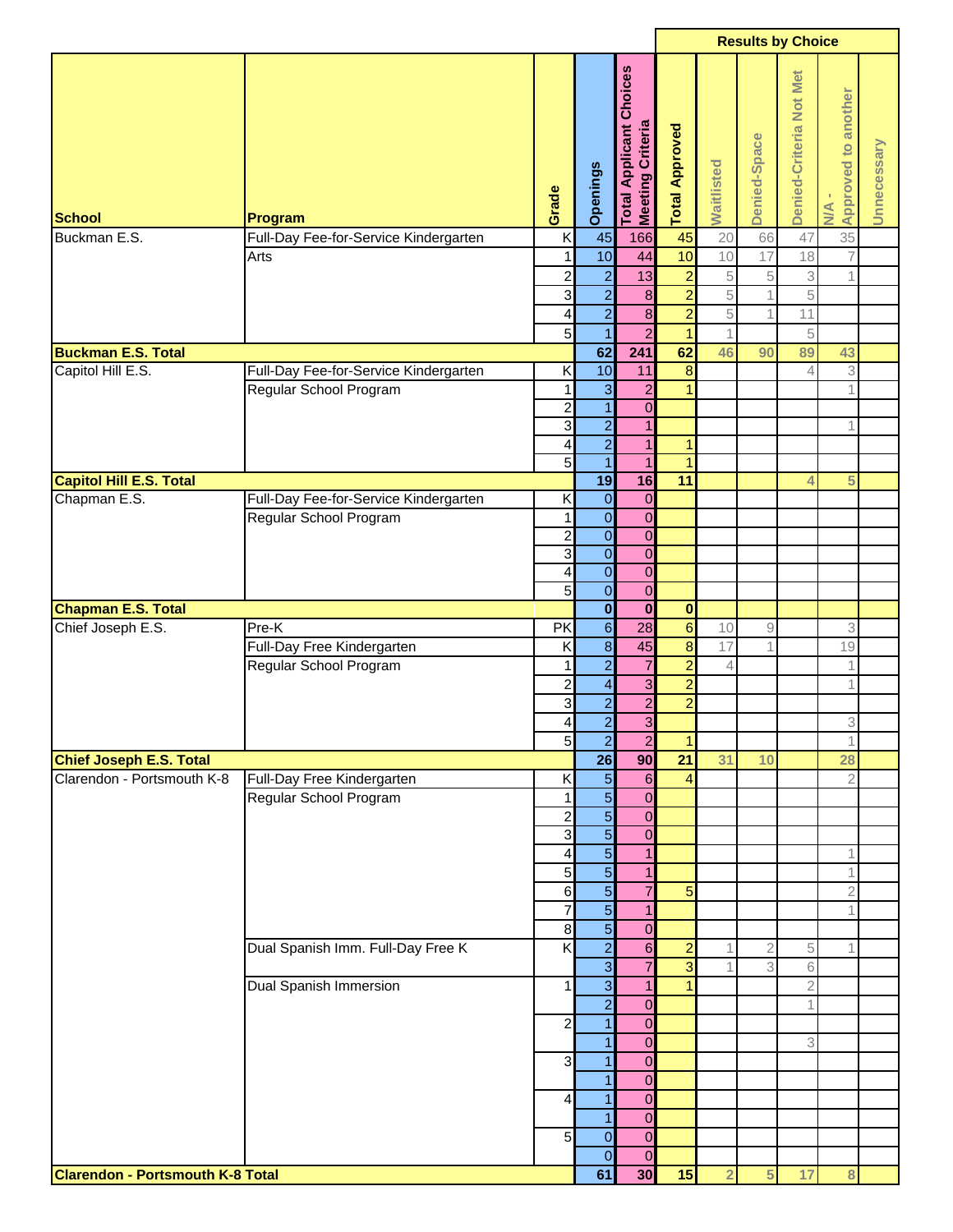|                                                |                                       |                         |                         |                                                  |                       |                |              | <b>Results by Choice</b> |                                            |             |
|------------------------------------------------|---------------------------------------|-------------------------|-------------------------|--------------------------------------------------|-----------------------|----------------|--------------|--------------------------|--------------------------------------------|-------------|
| <b>School</b>                                  | Program                               | Grade                   | Openings                | Choices<br>Total Applicant C<br>Meeting Criteria | <b>Total Approved</b> | Waitlisted     | Denied-Space | Denied-Criteria Not Met  | <b>Approved to another</b><br>$M^{\prime}$ | Unnecessary |
| Creative Science School                        | Full-Day Fee-for-Service Kindergarten | $\overline{\mathsf{K}}$ | 50                      | 122                                              | 50                    | 10             | 31           | 18                       | 31                                         |             |
|                                                | <b>Focus Option</b>                   | $\mathbf{1}$            | 15                      | 42                                               | 15                    | 10             | 12           | $\overline{2}$           | 5                                          |             |
|                                                |                                       | $\overline{\mathbf{c}}$ | $\overline{22}$         | 17                                               | 16                    |                |              |                          | 1                                          |             |
|                                                |                                       | $\mathbf{3}$            | $\mathbf{1}$            | 11                                               | $\mathbf{1}$          | 10             |              | $\mathbf{2}$             |                                            |             |
|                                                |                                       | 4                       | $\mathbf{1}$            | 14                                               | $\mathbf{1}$          | 10             | 3            | $\overline{2}$           |                                            |             |
|                                                |                                       | 5                       | $\overline{a}$          | 11                                               | $\overline{3}$        | $\overline{7}$ |              |                          | 1                                          |             |
|                                                |                                       | $6 \overline{6}$        | $\overline{7}$          | 31                                               | $\overline{7}$        | 10             | 3            | 5                        | 11                                         |             |
|                                                |                                       | $\overline{7}$          | 15                      | $\overline{7}$                                   | $\overline{7}$        |                |              |                          |                                            |             |
|                                                |                                       | $\bf{8}$                | 10                      | $\overline{1}$                                   | $\overline{1}$        |                |              |                          |                                            |             |
| <b>Creative Science School Program Total</b>   |                                       |                         | $123$                   | 256                                              | 101                   | 57             | 49           | 29                       | 49                                         |             |
| Creston E.S.                                   | Full-Day Free Kindergarten            | Κ                       | 20                      | 24                                               | 16                    |                |              |                          | 8                                          |             |
|                                                | Regular School Program                | 1                       | 10                      | $\pmb{0}$                                        |                       |                |              |                          |                                            |             |
|                                                |                                       | 2                       | $\bf 8$                 | $\mathbf 0$                                      |                       |                |              |                          |                                            |             |
|                                                |                                       | 3                       | $\overline{0}$          | $\mathbf 0$                                      |                       |                |              |                          |                                            |             |
|                                                |                                       | 4                       | $\overline{0}$          | $\mathbf 0$                                      |                       |                |              |                          |                                            |             |
|                                                |                                       | 5 <sup>1</sup>          | $\mathbf{O}$            | $\overline{0}$                                   |                       |                |              |                          |                                            |             |
|                                                |                                       | $6 \,$                  | $\overline{O}$          | $\overline{0}$                                   |                       |                |              |                          |                                            |             |
|                                                |                                       | $\overline{\mathbf{7}}$ | $\overline{0}$          | $\overline{0}$                                   |                       |                |              |                          |                                            |             |
|                                                |                                       | $\bf{8}$                | $\overline{0}$          | $\mathbf 0$                                      |                       |                |              |                          |                                            |             |
| <b>Creston E.S. Total</b><br>DaVinci Arts M.S. | Arts                                  |                         | 38<br>150               | $\overline{24}$<br>286                           | 16<br>150             | 20             | 94           |                          | 8<br>22                                    |             |
|                                                |                                       | 6<br>7                  | $\overline{5}$          | 30                                               |                       | 10             | 13           | 47<br>13                 |                                            |             |
|                                                |                                       | $\infty$                | 10                      | 19                                               | $\overline{5}$        |                |              |                          | $\mathbf{2}$                               |             |
| <b>DaVinci Arts M.S. Total</b>                 |                                       |                         | 165                     | 335                                              | 10<br>165             | 8<br>38        | 107          | 6<br>66                  | $\mathbf 1$<br>25                          |             |
| Duniway E.S.                                   | Full-Day Fee-for-Service Kindergarten | Κ                       | 18                      | 40                                               | 20                    | 3              | $\hbox{9}$   | 4                        | 8                                          |             |
|                                                | Regular School Program                | 1                       | $\overline{7}$          | 15                                               | $\overline{7}$        | 3              | 3            |                          | $\overline{2}$                             |             |
|                                                |                                       | $\overline{2}$          | 10                      | $\overline{9}$                                   | $\overline{7}$        |                |              |                          | $\overline{2}$                             |             |
|                                                |                                       | $\overline{3}$          | $\overline{0}$          | $\overline{0}$                                   |                       |                |              |                          |                                            |             |
|                                                |                                       | 4                       | $\overline{O}$          | $\overline{0}$                                   |                       |                |              |                          |                                            |             |
|                                                |                                       | 5                       | $\overline{7}$          | $\mathbf{1}$                                     |                       |                |              |                          | 1                                          |             |
| <b>Duniway E.S. Total</b>                      |                                       |                         | 42                      | 65                                               | 34                    | 6              | 12           | 4                        | 13                                         |             |
| Faubion E.S.                                   | $Pre-K$                               | PK                      | $\overline{0}$          | $\overline{0}$                                   |                       |                |              |                          |                                            |             |
|                                                | Full-Day Free Kindergarten            | K                       | $\overline{2}$          | $\boldsymbol{9}$                                 | $\overline{2}$        | 3              |              |                          | 4                                          |             |
|                                                | Regular School Program                | 1                       | $\overline{2}$          | 3                                                |                       |                |              |                          | 3                                          |             |
|                                                |                                       | $\overline{\mathbf{c}}$ | $\overline{2}$          | $\overline{\mathbf{c}}$                          | $\mathbf{1}$          |                |              |                          | $\mathbf 1$                                |             |
|                                                |                                       | $\overline{3}$          | $\overline{2}$          | 3                                                | $\mathbf{1}$          |                |              |                          | $\overline{2}$                             |             |
|                                                |                                       | $\overline{4}$          | $\overline{2}$          | $\overline{c}$                                   | $\mathbf{1}$          |                |              |                          | $\mathbf 1$                                |             |
|                                                |                                       | 5 <sub>5</sub>          | $\overline{2}$          | $\mathbf{1}$                                     |                       |                |              |                          | 1                                          |             |
|                                                |                                       | $6 \,$                  | $\overline{2}$          | $\overline{c}$                                   | $\overline{1}$        |                |              |                          | 1                                          |             |
|                                                |                                       | $\overline{7}$          | $\overline{2}$          | $\overline{0}$                                   |                       |                |              |                          |                                            |             |
|                                                |                                       | $\bf{8}$                | $\overline{2}$          | $\mathbf{1}$                                     |                       |                |              |                          | 1                                          |             |
| <b>Faubion E.S. Total</b>                      |                                       |                         | 18                      | 23                                               | 6                     | 3              |              |                          | 14                                         |             |
| Forest Park E.S.                               | Full-Day Fee-for-Service Kindergarten | Κ                       | $\overline{0}$          | $\overline{0}$                                   |                       |                |              |                          |                                            |             |
|                                                | Regular School Program                | 1                       | $\overline{0}$          | $\overline{0}$                                   |                       |                |              |                          |                                            |             |
|                                                |                                       | $\overline{\mathbf{c}}$ | $\overline{0}$          | $\overline{0}$                                   |                       |                |              |                          |                                            |             |
|                                                |                                       | 3                       | $\overline{0}$          | $\overline{0}$                                   |                       |                |              |                          |                                            |             |
|                                                |                                       | 4                       | $\overline{O}$          | $\mathbf 0$                                      |                       |                |              |                          |                                            |             |
|                                                |                                       | 5                       | $\overline{0}$          | $\overline{0}$                                   |                       |                |              |                          |                                            |             |
| <b>Forest Park E.S. Total</b>                  |                                       |                         | $\overline{\mathbf{0}}$ | $\bf{0}$                                         | $\bf{0}$              |                |              |                          |                                            |             |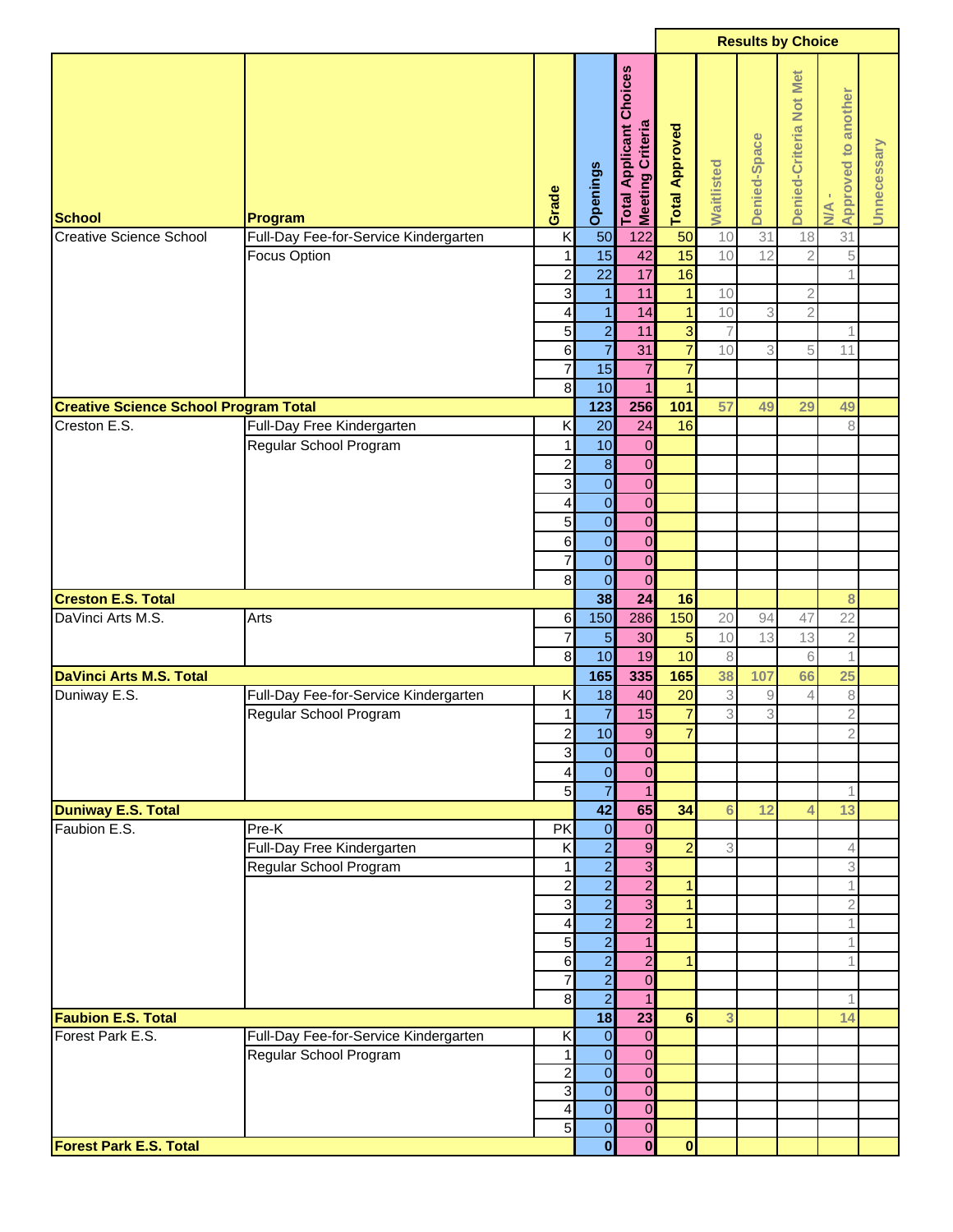|                                      |                                                      |                                           |                                  |                                                              |                                  |                |              | <b>Results by Choice</b> |                              |             |
|--------------------------------------|------------------------------------------------------|-------------------------------------------|----------------------------------|--------------------------------------------------------------|----------------------------------|----------------|--------------|--------------------------|------------------------------|-------------|
| <b>School</b>                        | Program                                              | Grade                                     | Openings                         | Choices<br><b>Meeting Criteria</b><br><b>Total Applicant</b> | <b>Total Approved</b>            | Waitlisted     | Denied-Space | Denied-Criteria Not Met  | N/A -<br>Approved to another | Unnecessary |
| George M.S.                          | Regular School Program                               | $\,6$<br>$\overline{7}$                   | 10<br>10                         | $\overline{a}$<br>$\overline{1}$                             | $\overline{a}$<br>$\overline{1}$ |                |              |                          |                              |             |
|                                      |                                                      | $\infty$                                  | 10                               | $\overline{1}$                                               |                                  |                |              |                          | 1                            |             |
| <b>George M.S. Total</b>             |                                                      |                                           | 30                               | $\overline{\mathbf{4}}$                                      | $\overline{\mathbf{3}}$          |                |              |                          | 1                            |             |
| Gray M.S.                            | Regular School Program                               | 6                                         | 40                               | 43                                                           | 32                               |                |              |                          | 11                           |             |
|                                      |                                                      | $\overline{7}$                            | 30                               | $\overline{\mathbf{4}}$                                      | 3                                |                |              |                          | 1                            |             |
|                                      |                                                      | 8                                         | 30                               | $\boldsymbol{6}$                                             | $\overline{5}$                   |                |              |                          | 1                            |             |
| <b>Gray M.S. Total</b><br>Grout E.S. |                                                      |                                           | 100                              | 53                                                           | 40<br>$\overline{5}$             |                |              |                          | 13                           |             |
|                                      | Full-Day Free Kindergarten<br>Regular School Program | Κ<br>$\mathbf{1}$                         | $\overline{5}$<br>$\overline{5}$ | 15<br>$\overline{c}$                                         | $\overline{1}$                   | 4              |              |                          | 6<br>1                       |             |
|                                      |                                                      | $\overline{\mathbf{c}}$                   | $\mathbf{1}$                     | $\overline{1}$                                               | $\mathbf{1}$                     |                |              |                          |                              |             |
|                                      |                                                      | 3                                         | $\mathbf{1}$                     | $\mathbf 0$                                                  |                                  |                |              |                          |                              |             |
|                                      |                                                      | $\overline{\mathcal{L}}$                  | $\mathbf{1}$                     | $\mathbf{1}$                                                 |                                  |                |              |                          | 1                            |             |
|                                      |                                                      | 5                                         | $\overline{5}$                   | $\mathbf 0$                                                  |                                  |                |              |                          |                              |             |
| <b>Grout E.S. Total</b>              |                                                      |                                           | 18                               | 19                                                           | $\overline{7}$                   | 4              |              |                          | 8                            |             |
| Glencoe E.S.                         | Half-Day Kindergarten                                | Κ                                         | 10                               | 16                                                           | 10                               |                |              |                          | 6                            | 1           |
|                                      | Full-Day Fee-for-Service Kindergarten                | Κ                                         | $\overline{5}$                   | $\overline{7}$                                               | $5\overline{)}$                  |                |              | 8                        | $\overline{2}$               |             |
|                                      | Regular School Program                               | 1                                         | $\overline{\mathbf{0}}$          | $\mathbf 0$                                                  |                                  |                |              |                          |                              |             |
|                                      |                                                      | $\overline{\mathbf{c}}$                   | $\mathbf 0$                      | $\boldsymbol{0}$                                             |                                  |                |              |                          |                              |             |
|                                      |                                                      | 3                                         | $\overline{0}$                   | $\mathbf 0$                                                  |                                  |                |              |                          |                              |             |
|                                      |                                                      | 4<br>5                                    | $\mathbf{O}$<br>$\overline{0}$   | $\overline{1}$<br>$\mathbf 0$                                | $\mathbf 1$                      |                |              |                          |                              |             |
| <b>Glencoe E.S. Total</b>            |                                                      |                                           | 15                               | $\overline{24}$                                              | 16                               |                |              | 8                        | 8                            | 1           |
| Harrison Park                        | Full-Day Free Kindergarten                           | Κ                                         | $\mathbf 0$                      | $\mathbf 0$                                                  |                                  |                |              |                          |                              |             |
|                                      | Regular School Program                               | 1                                         | $\overline{2}$                   | $\overline{\mathbf{c}}$                                      |                                  |                |              |                          | $\overline{2}$               |             |
|                                      |                                                      | $\overline{a}$                            | $\overline{2}$                   | $\mathbf{1}$                                                 |                                  |                |              |                          | 1                            |             |
|                                      |                                                      | 3                                         | $\overline{0}$                   | $\mathbf{0}$                                                 |                                  |                |              |                          |                              |             |
|                                      |                                                      | 4                                         | $\overline{O}$                   | $\bf{0}$                                                     |                                  |                |              |                          |                              |             |
|                                      |                                                      | 5                                         | $\overline{a}$                   | $\bf{0}$                                                     |                                  |                |              |                          |                              |             |
|                                      |                                                      | 6                                         | $\overline{0}$                   | $\boldsymbol{0}$                                             |                                  |                |              |                          |                              |             |
|                                      |                                                      | $\overline{7}$<br>8                       | $\overline{0}$<br>$\overline{O}$ | $\overline{\mathbf{2}}$<br>$\mathbf{0}$                      | $\overline{2}$                   |                |              |                          |                              |             |
| <b>Harrison Park Total</b>           |                                                      |                                           | $6\phantom{a}$                   | $5\phantom{.0}$                                              | $\overline{2}$                   |                |              |                          | 3                            |             |
| Hayhurst E.S.                        | Full-Day Fee-for-Service Kindergarten                | Κ                                         | 10                               | $\overline{6}$                                               | $\overline{\mathbf{r}}$          |                |              | 3                        | $\overline{2}$               |             |
|                                      | Regular School Program                               | 1                                         | $\mathbf{1}$                     | $\overline{4}$                                               | $\overline{2}$                   |                |              |                          | $\overline{2}$               |             |
|                                      |                                                      | $\overline{\mathbf{c}}$                   | $\mathbf{1}$                     | $\overline{a}$                                               | $\overline{1}$                   |                |              |                          |                              |             |
|                                      |                                                      | 3                                         | $\overline{\mathbf{8}}$          | $\overline{\omega}$                                          | $\mathbf{1}$                     |                |              |                          | $\overline{2}$               |             |
|                                      |                                                      | $\overline{\mathbf{4}}$                   | $\overline{0}$                   | $\boldsymbol{0}$                                             |                                  |                |              |                          |                              |             |
|                                      |                                                      | $\overline{5}$<br>$\overline{\mathsf{x}}$ | $\overline{6}$<br>23             | $\mathbf{1}$<br>36                                           | 23                               | 13             |              |                          | 1                            |             |
|                                      | Odyssey Full-Day Fee-for-Service K<br>Odyssey        | 1                                         | $\overline{2}$                   | 11                                                           | $\overline{2}$                   | $\,8\,$        |              | 6<br>$\sqrt{2}$          |                              |             |
|                                      |                                                      | $\overline{a}$                            | $\overline{2}$                   | 10                                                           | $\overline{2}$                   | $\overline{7}$ |              | 5                        | 1                            |             |
|                                      |                                                      | $\mathbf{3}$                              | 12                               | 11                                                           | 10                               |                |              | $\mathbf{2}$             | 1                            |             |
|                                      |                                                      | $\overline{\mathbf{4}}$                   | $\omega$                         | $\bf 8$                                                      | $\overline{\omega}$              | 5              |              | $\overline{2}$           |                              |             |
|                                      |                                                      | 5                                         | $\overline{\overline{3}}$        | $\overline{4}$                                               | $\overline{3}$                   |                |              | $\overline{c}$           |                              |             |
|                                      |                                                      | $6 \overline{6}$                          | 20                               | 24                                                           | 19                               |                |              |                          | 5                            |             |
|                                      |                                                      | 7<br>8                                    | 6<br>$\overline{3}$              | $\overline{\omega}$<br>$\mathbf{1}$                          | $\overline{2}$                   |                |              |                          | 1<br>1                       |             |
| <b>Hayhurst E.S. Total</b>           |                                                      |                                           | 100                              | 124                                                          | $\overline{72}$                  | 35             | 1            | 30                       | 16                           |             |
|                                      |                                                      |                                           |                                  |                                                              |                                  |                |              |                          |                              |             |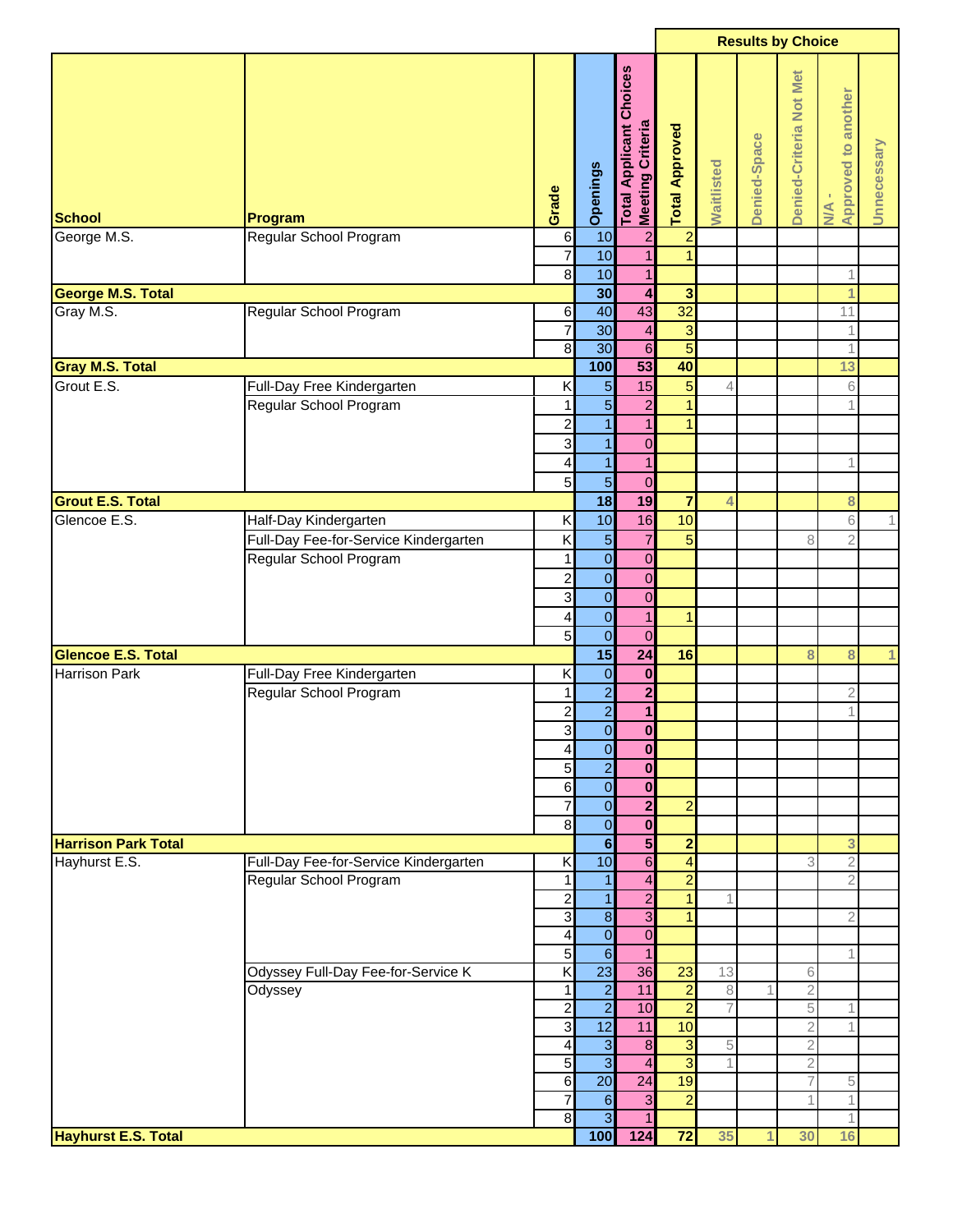|                              |                                              |                            |                                                     |                                                       |                                   |                 | <b>Results by Choice</b> |                         |                                                           |              |
|------------------------------|----------------------------------------------|----------------------------|-----------------------------------------------------|-------------------------------------------------------|-----------------------------------|-----------------|--------------------------|-------------------------|-----------------------------------------------------------|--------------|
| <b>School</b>                | Program                                      | Grade                      | <b>Openings</b>                                     | <b>Applicant Choices</b><br>Meeting Criteria<br>Total | <b>Total Approved</b>             | Waitlisted      | Denied-Space             | Denied-Criteria Not Met | Approved to another<br><b>NVA</b>                         | Unnecessary  |
| Hosford M.S.                 | Regular School Program                       | $6 \,$                     | $\overline{5}$                                      | 27                                                    | $\overline{9}$                    | 6               |                          |                         | 12                                                        | 1            |
|                              |                                              | $\overline{7}$             | $\overline{5}$                                      | $\overline{5}$                                        | $\overline{\omega}$               |                 |                          |                         | $\overline{2}$                                            |              |
|                              |                                              | $\bf{8}$                   | $\overline{0}$                                      | $\mathbf 0$                                           |                                   |                 |                          |                         |                                                           |              |
|                              | <b>Mandarin Immersion</b>                    | $6 \overline{6}$           | $\overline{5}$                                      | $\mathbf 0$                                           |                                   |                 |                          | $\overline{2}$          |                                                           |              |
|                              | Spanish Immersion                            | $6 \overline{6}$           | $\overline{5}$                                      | $\mathbf 0$                                           |                                   |                 |                          |                         |                                                           |              |
| <b>Hosford M.S. Total</b>    |                                              |                            | 20                                                  | $\overline{32}$                                       | 12                                | $6\phantom{1}6$ |                          | 3                       | 14                                                        | $\mathbf{1}$ |
| Humboldt E.S.                | Pre-K                                        | PK                         | $\overline{5}$                                      | $\overline{21}$                                       | $\overline{5}$                    | 5               | 2                        |                         | $\mathcal{G}% _{M_{1},M_{2}}^{\alpha,\beta}(\mathcal{G})$ |              |
|                              | Full-Day Free Kindergarten                   | Κ                          | $\overline{5}$                                      | 13                                                    | $\overline{5}$                    |                 |                          |                         | 8                                                         |              |
|                              | Regular School Program                       | 1                          | $\overline{\mathcal{A}}$                            | $\mathbf{1}$                                          |                                   |                 |                          |                         | $\mathbf 1$                                               |              |
|                              |                                              | $\overline{\mathbf{c}}$    | $\overline{\mathbf{r}}$                             | $\mathbf{1}$                                          | $\mathbf{1}$                      |                 |                          |                         |                                                           |              |
|                              |                                              | 3                          | $\overline{\mathcal{A}}$                            | $\mathbf 3$                                           | $\overline{2}$                    |                 |                          |                         | 1                                                         |              |
|                              |                                              | 4                          | $\overline{\mathbf{r}}$                             | $\overline{2}$                                        | $\mathbf{1}$                      |                 |                          |                         | 1                                                         |              |
|                              |                                              | 5                          | $\overline{\mathbf{r}}$                             | $\overline{2}$                                        | $\mathbf{1}$                      |                 |                          |                         | 1                                                         |              |
|                              |                                              | 6                          | $\overline{0}$                                      | $\mathbf 0$                                           |                                   |                 |                          |                         |                                                           |              |
|                              |                                              | 7<br>8                     | $\overline{\mathcal{A}}$<br>$\overline{\mathbf{A}}$ | $\overline{1}$<br>$\mathbf{1}$                        | $\mathbf{1}$<br>$\overline{1}$    |                 |                          |                         |                                                           |              |
| <b>Humboldt E.S. Total</b>   |                                              |                            | 38                                                  | 45                                                    | $\overline{17}$                   | 5               | $\overline{2}$           |                         | 21                                                        |              |
| Irvington E.S.               | Full-Day Fee-for-Service Kindergarten        | Κ                          | 1                                                   | 11                                                    | $\overline{1}$                    | 5               | 3                        | 18                      | $\overline{2}$                                            |              |
|                              | Regular School Program                       | 1                          | $\mathbf{1}$                                        | $\overline{9}$                                        | $\mathbf{1}$                      | 5               |                          |                         | 3                                                         |              |
|                              |                                              | $\overline{c}$             | $\mathbf{1}$                                        | $6 \,$                                                | $\mathbf{1}$                      | $\overline{2}$  |                          |                         | 3                                                         |              |
|                              |                                              | 3                          | 1                                                   | 3                                                     | $\mathbf{1}$                      |                 |                          |                         | 1                                                         |              |
|                              |                                              | 4                          | $\mathbf{1}$                                        | $\overline{\mathbf{4}}$                               | $\mathbf{1}$                      |                 |                          |                         | $\overline{2}$                                            |              |
|                              |                                              | 5                          | 1                                                   | 3                                                     | 1                                 |                 |                          |                         | $\mathbf 1$                                               |              |
|                              |                                              | 6                          | $\mathbf{1}$                                        | $6 \,$                                                | $\mathbf{1}$                      |                 |                          |                         | 5                                                         |              |
|                              |                                              | 7                          | $\mathbf{1}$                                        | $\overline{\mathbf{c}}$                               | $\mathbf{1}$                      |                 |                          |                         | 1                                                         |              |
|                              |                                              | $\bf{8}$                   | $\overline{1}$                                      | $\overline{1}$                                        | $\overline{1}$                    |                 |                          |                         |                                                           |              |
| <b>Irvington E.S. Total</b>  |                                              |                            | 9                                                   | 45                                                    | 9                                 | 15              | 3.                       | 18                      | 18                                                        |              |
| Jackson M.S.                 | Regular School Program                       | $6 \mid$                   | 40                                                  | $\overline{22}$                                       | 17                                |                 |                          |                         | 5                                                         |              |
|                              |                                              | $\overline{7}$             | $\overline{0}$                                      | $\mathbf 0$                                           |                                   |                 |                          |                         |                                                           |              |
|                              |                                              | $\infty$                   | $\overline{0}$                                      | $\mathbf 0$                                           |                                   |                 |                          |                         |                                                           |              |
| <b>Jackson M.S. Total</b>    |                                              |                            | 40                                                  | $\overline{22}$                                       | $\overline{17}$                   |                 |                          |                         | 5                                                         |              |
| James John E.S.              | Full-Day Free Kindergarten                   | Κ                          | $\mathbf 6$                                         | 18                                                    | $6\phantom{a}$                    | 5               | 5                        |                         | $\overline{2}$                                            |              |
|                              | Regular School Program                       | 1                          | $\overline{3}$                                      | $\mathbf{0}$                                          |                                   |                 |                          |                         |                                                           |              |
|                              |                                              | $\overline{\mathbf{c}}$    | $\overline{\mathbf{3}}$                             | 3                                                     |                                   |                 |                          |                         | 3                                                         |              |
|                              |                                              | ω                          | $\overline{3}$                                      | $\mathbf 0$                                           |                                   |                 |                          |                         |                                                           |              |
|                              |                                              | 4                          | $\overline{3}$                                      | $\mathbf 0$                                           |                                   |                 |                          |                         |                                                           |              |
|                              |                                              | 5 <sup>1</sup>             | $\overline{3}$                                      | $\mathbf{1}$                                          |                                   |                 |                          |                         | 1                                                         |              |
| <b>James John E.S. Total</b> |                                              |                            | 21                                                  | $\overline{22}$                                       | $6\phantom{1}$                    | 5               | 5                        |                         | $6\phantom{a}$                                            |              |
| Jefferson - Young Women's    | Regular School Program                       | $6 \,$                     | 75                                                  | 67                                                    | 52                                |                 |                          | 13                      | 15                                                        |              |
| Academy                      |                                              | $\overline{7}$<br>$\infty$ | 35<br>$\overline{20}$                               | 20                                                    | 19                                |                 |                          |                         | $\mathbf 1$                                               |              |
|                              |                                              |                            | 130                                                 | $6\phantom{1}6$<br>93                                 | $6\phantom{1}$<br>$\overline{77}$ |                 |                          | 14                      | 16                                                        |              |
|                              | <b>Jefferson Young Women's Academy Total</b> |                            |                                                     |                                                       |                                   |                 |                          |                         |                                                           |              |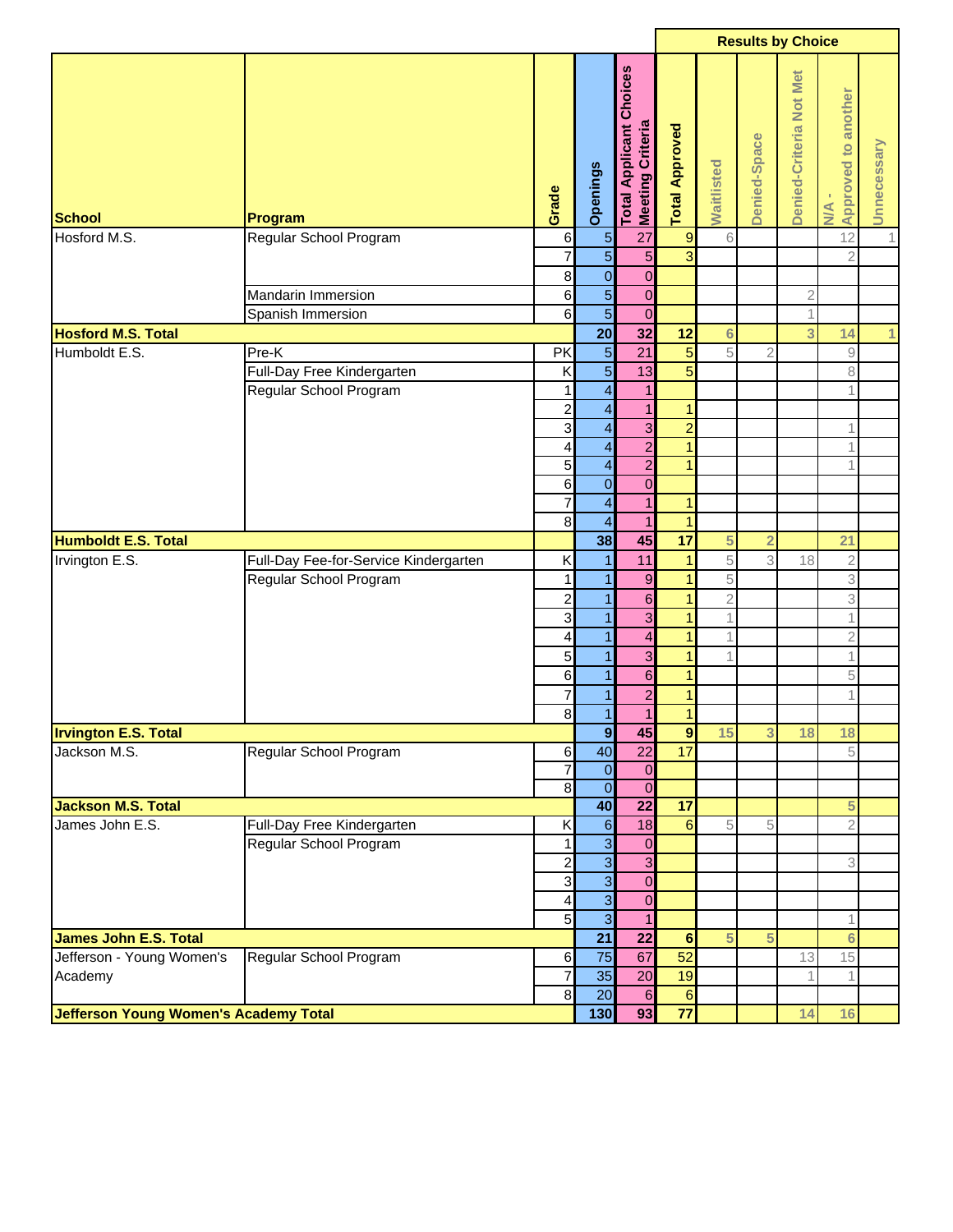|                                           |                                       |                            |                                   |                                                           |                       |                |                 | <b>Results by Choice</b> |                                       |             |
|-------------------------------------------|---------------------------------------|----------------------------|-----------------------------------|-----------------------------------------------------------|-----------------------|----------------|-----------------|--------------------------|---------------------------------------|-------------|
| <b>School</b>                             | Program                               | Grade                      | Openings                          | <b>Total Applicant Choices</b><br><b>Meeting Criteria</b> | <b>Total Approved</b> | Waitlisted     | Denied-Space    | Denied-Criteria Not Met  | Approved to another<br>$M \triangleq$ | Unnecessary |
| Kelly E.S.                                | Full-Day Free Kindergarten            | K                          | $\overline{5}$                    | $\boldsymbol{9}$                                          | $\overline{5}$        |                |                 |                          | $\overline{4}$                        |             |
|                                           | Regular School Program                | $\mathbf{1}$               | $\overline{\mathbf{3}}$           | $\mathbf 0$                                               |                       |                |                 |                          |                                       |             |
|                                           |                                       | $\overline{\mathbf{c}}$    | $\overline{3}$                    | $\mathbf{1}$                                              |                       |                |                 |                          | 1                                     |             |
|                                           |                                       | $\mathbf{3}$               | $\overline{3}$                    | $\mathbf 0$                                               |                       |                |                 |                          |                                       |             |
|                                           |                                       | $\overline{\mathbf{4}}$    | $\overline{3}$                    | $\overline{\omega}$                                       | 3                     |                |                 |                          |                                       |             |
|                                           |                                       | 5 <sub>l</sub><br>Κ        | $\overline{3}$<br>$\overline{12}$ | $\mathbf 0$<br>$\overline{1}$                             | $\mathbf{1}$          |                |                 |                          |                                       |             |
|                                           | Dual Russian Imm. Full-Day Free K     |                            | 13                                | 11                                                        | 11                    |                |                 |                          |                                       |             |
|                                           | Dual Russian Immersion                | $\mathbf{1}$               | $\overline{5}$                    | $\mathbf 0$                                               |                       |                |                 |                          |                                       |             |
|                                           |                                       |                            | $\overline{5}$                    | $\overline{\mathbf{A}}$                                   | $\overline{4}$        |                |                 |                          |                                       |             |
|                                           |                                       | $\mathbf{2}$               | $\overline{5}$                    | $\overline{0}$                                            |                       |                |                 |                          |                                       |             |
|                                           |                                       |                            | $\overline{5}$                    | $\overline{0}$                                            |                       |                |                 |                          |                                       |             |
| Kelly E.S. Total                          |                                       |                            | 65                                | 29                                                        | 24                    |                |                 |                          | 5                                     |             |
| King $E.S.$                               | Pre-K                                 | PK                         | 10                                | 18                                                        | 10                    | $\sqrt{2}$     |                 |                          | 6                                     |             |
|                                           | Full-Day Free Kindergarten            | K                          | 10                                | 13                                                        | $\overline{7}$        |                |                 |                          | 6                                     |             |
|                                           | Regular School Program                | 1                          | $\overline{3}$                    | $\mathbf{1}$                                              | 1                     |                |                 |                          |                                       |             |
|                                           |                                       | $\overline{\mathbf{c}}$    | $\overline{3}$                    | $\mathbf{1}$                                              |                       |                |                 |                          | 1                                     |             |
|                                           |                                       | $\overline{\mathbf{3}}$    | $\overline{3}$                    | $\overline{\omega}$                                       | $\overline{2}$        |                |                 |                          | 1                                     |             |
|                                           |                                       | $\overline{\mathbf{r}}$    | $\overline{3}$                    | $\boldsymbol{0}$                                          |                       |                |                 |                          |                                       |             |
|                                           |                                       | 5                          | $\overline{3}$                    | $\mathbf{1}$                                              |                       |                |                 |                          | 1                                     |             |
|                                           |                                       | $6 \mid$                   | $\overline{3}$                    | $\pmb{0}$                                                 |                       |                |                 |                          |                                       |             |
|                                           |                                       | $\overline{7}$<br>$\infty$ | $\overline{3}$<br>$\overline{3}$  | $\mathbf{1}$<br>$\mathbf 0$                               |                       |                |                 |                          | 1                                     |             |
| King E.S. Total                           |                                       |                            | 44                                | 38                                                        | 20                    | $\overline{2}$ |                 |                          | 16                                    |             |
| Lane M.S.                                 | Regular School Program                | 6                          | 28                                | $\overline{7}$                                            | $6\phantom{a}$        |                |                 |                          | $\mathbf 1$                           |             |
|                                           |                                       | $\overline{7}$             | $\overline{27}$                   | $\pmb{0}$                                                 |                       |                |                 |                          |                                       |             |
|                                           |                                       | $\overline{8}$             | 27                                | $\overline{2}$                                            | $\mathbf{1}$          |                |                 |                          | 1                                     |             |
| <b>Lane M.S. Total</b>                    |                                       |                            | 82                                | $\boldsymbol{9}$                                          | $\overline{7}$        |                |                 |                          | $\overline{2}$                        |             |
| Laurelhurst E.S.                          | Full-Day Fee-for-Service Kindergarten | K                          | $\boldsymbol{8}$                  | 31                                                        | $\overline{9}$        | 5              | 6               | 17                       | 11                                    |             |
|                                           | Regular School Program                | $\mathbf{1}$               | $\overline{0}$                    | $\mathbf{1}$                                              | $\mathbf{1}$          |                |                 |                          |                                       |             |
|                                           |                                       | $\mathbf{2}$               | $\overline{0}$                    | $\mathbf{1}$                                              | 1                     |                |                 |                          |                                       |             |
|                                           |                                       | $\overline{3}$             | $\overline{0}$                    | $\mathbf 0$                                               |                       |                |                 |                          |                                       |             |
|                                           |                                       | $\overline{\mathbf{r}}$    | $\overline{0}$                    | $\mathbf{1}$                                              | $\mathbf{1}$          |                |                 |                          |                                       |             |
|                                           |                                       | 5 <sub>l</sub>             | $\overline{0}$                    | $\mathbf 0$                                               |                       |                |                 |                          |                                       |             |
|                                           |                                       | $6 \mid$                   | $\overline{0}$                    | $\mathbf 0$                                               |                       |                |                 |                          |                                       |             |
|                                           |                                       | $\overline{7}$             | $\overline{0}$                    | $\overline{0}$                                            |                       |                |                 |                          |                                       |             |
|                                           |                                       | $\bf{8}$                   | $\overline{8}$                    | $\overline{\omega}$                                       | $\overline{a}$        |                |                 |                          | 1                                     |             |
| <b>Laurelhurst E.S. Total</b><br>Lee E.S. | Full-Day Free Kindergarten            | K                          | 16<br>10                          | 37<br>$\boldsymbol{8}$                                    | 14<br>4               | 5              | $6\phantom{1}6$ | 17                       | 12<br>4                               |             |
|                                           | Regular School Program                | $\mathbf{1}$               | $\overline{7}$                    | $\overline{3}$                                            | $\overline{1}$        |                |                 |                          | $\overline{2}$                        |             |
|                                           |                                       | $\mathbf{2}$               | $\overline{7}$                    | $\mathbf 0$                                               |                       |                |                 |                          |                                       |             |
|                                           |                                       | $\mathbf{3}$               | $\overline{5}$                    | $\overline{2}$                                            |                       |                |                 |                          | $\overline{2}$                        |             |
|                                           |                                       | $\overline{\mathbf{4}}$    | $\overline{4}$                    | 1                                                         | $\mathbf{1}$          |                |                 |                          |                                       |             |
|                                           |                                       | 5 <sup>1</sup>             | 15                                | $\mathbf{1}$                                              | 1                     |                |                 |                          |                                       |             |
|                                           |                                       | $6 \mid$                   | $\overline{9}$                    | $\mathbf{1}$                                              | $\mathbf{1}$          |                |                 |                          |                                       |             |
|                                           |                                       | 7                          | $\overline{2}$                    | $\mathbf{1}$                                              | $\mathbf{1}$          |                |                 |                          |                                       |             |
|                                           |                                       | $\bf{8}$                   | 11                                | $\mathbf 0$                                               |                       |                |                 |                          |                                       |             |
| Lee E.S. Total                            |                                       |                            | 70                                | 17                                                        | $\overline{9}$        |                |                 |                          | 8                                     |             |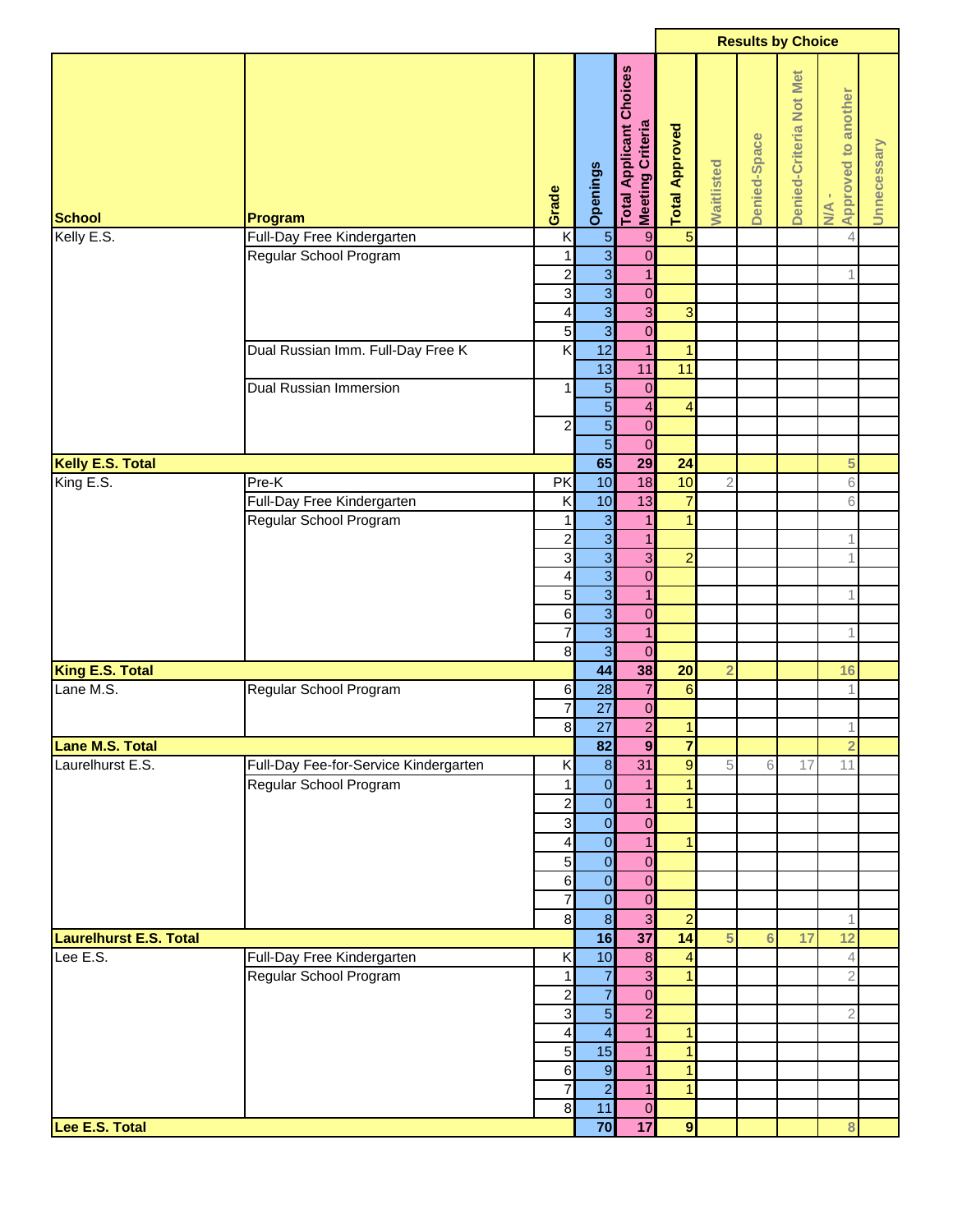| Choices<br>Denied-Criteria Not Met<br>Approved to another<br>Meeting Criteria<br><b>Total Applicant</b><br><b>Total Approved</b><br>Denied-Space<br>Unnecessary<br>Waitlisted<br>Openings<br>Grade<br>$\frac{4}{2}$<br><b>School</b><br>Program<br>$\overline{5}$<br>15<br>Full-Day Free Kindergarten<br>K<br>$\,$ 6<br>Lent E.S.<br>11<br>$\overline{a}$<br>Regular School Program<br>$\mathbf{1}$<br>1<br>1<br>$\overline{a}$<br>$\overline{\mathbf{c}}$<br>$\mathbf 0$<br>$\overline{a}$<br>3<br>$\mathbf 0$<br>4<br>$\mathbf{1}$<br>$\mathbf{1}$<br>1<br>$\overline{a}$<br>5<br>$\overline{0}$<br>$\mathbf 6$<br>$\overline{4}$<br>$\,$ 6 $\,$<br>3<br>$\overline{1}$<br>1<br>$\overline{7}$<br>$\overline{3}$<br>$\mathbf 0$<br>$\overline{3}$<br>$\overline{0}$<br>$\bf8$<br>$\overline{\mathsf{x}}$<br>17<br>Dual Spanish Imm. Full-Day Free K<br>14<br>12<br>5<br>$\hbox{ }9$<br>12<br>$\overline{12}$<br>$\overline{12}$<br>5<br>Dual Spanish Immersion<br>$\mathbf{1}$<br>$\mathbf{1}$<br>1<br>$\mathbf{1}$<br>$\pmb{0}$<br>$\mathbf{1}$<br>$\overline{\mathbf{c}}$<br>$\mathbf{1}$<br>$\mathbf{1}$<br>1<br>$\mathbf 0$<br>$\mathbf{1}$<br>3<br>3<br>$\mathbf 0$<br>$\overline{3}$<br>$\mathbf 0$<br>$\overline{72}$<br>48<br>31<br><b>Lent E.S. Total</b><br>14<br>17<br>1<br>15<br>58<br>15<br>Lewis E.S.<br>Full-Day Free Kindergarten<br>10<br>Κ<br>14<br>19<br>$\overline{7}$<br>$\overline{7}$<br>Regular School Program<br>10<br>3<br>1<br>$\overline{2}$<br>$\overline{\mathbf{c}}$<br>$\mathbf{1}$<br>$\overline{c}$<br>1<br>$\overline{a}$<br>3<br>$\mathbf{1}$<br>$\mathbf{1}$<br>$\overline{7}$<br>$\overline{a}$<br>4<br>$\overline{1}$<br>1<br>$\overline{2}$<br>$\overline{5}$<br>$\mathbf 0$<br>$\overline{73}$<br>35<br>25<br><b>Lewis E.S. Total</b><br>10<br>19<br>19<br>20<br>15<br>$\ensuremath{\mathsf{3}}$<br>Llewellyn E.S.<br>15<br>Full-Day Fee-for-Service Kindergarten<br>Κ<br>$\overline{2}$<br>11<br>$\overline{2}$<br>$\overline{2}$<br>$\mathbf{1}$<br>$\overline{4}$<br>$\overline{2}$<br>Regular School Program<br>$\overline{2}$<br>$\overline{\omega}$<br>3<br>$\overline{c}$<br>$\overline{5}$<br>3<br>$\mathbf{1}$<br>$\mathbf{1}$<br>$\overline{5}$<br>$\overline{2}$<br>$\overline{a}$<br>$\overline{\mathbf{r}}$<br>$\overline{5}$<br>5<br>$\mathbf{1}$<br>$\mathbf 1$<br>34<br>31<br><b>Llewellyn E.S. Total</b><br>19<br>$\overline{2}$<br>11<br>10<br>Maplewood E.S.<br>10<br>$\overline{22}$<br>10<br>Full-Day Fee-for-Service Kindergarten<br>Κ<br>8<br>$\overline{\mathcal{A}}$<br>$\overline{2}$<br>$\overline{O}$<br>Regular School Program<br>$\mathbf 0$<br>1<br>$\overline{0}$<br>$\overline{0}$<br>$\overline{a}$<br>ვ<br>$\overline{0}$<br>$\overline{0}$<br>$\overline{0}$<br>$\overline{\mathbf{r}}$<br>$\overline{0}$<br>5<br>$\overline{0}$<br>$\overline{0}$<br>$\overline{22}$<br>10<br>10<br><b>Maplewood E.S. Total</b><br>$\bf8$<br>$\overline{4}$<br>$\overline{2}$<br>$\overline{3}$<br>Markham E.S.<br>$\overline{2}$<br>$\overline{2}$<br>Full-Day Free Kindergarten<br>Κ<br>$\overline{4}$<br>1<br>$\frac{2}{2}$<br>Regular School Program<br>$\mathbf{1}$<br>$\mathbf{1}$<br>$\mathbf{1}$<br>$\overline{\mathbf{c}}$<br>$\mathbf 0$<br>3<br>$\mathbf{1}$<br>$\mathbf{1}$<br>$\overline{2}$<br>$\overline{\mathbf{4}}$<br>$\pmb{0}$<br>$\overline{2}$<br>5<br>$\mathbf 0$<br>13<br>$\overline{\mathbf{6}}$<br><b>Markham E.S. Total</b><br>4<br>$\overline{2}$ |  |  |  | <b>Results by Choice</b> |  |  |
|----------------------------------------------------------------------------------------------------------------------------------------------------------------------------------------------------------------------------------------------------------------------------------------------------------------------------------------------------------------------------------------------------------------------------------------------------------------------------------------------------------------------------------------------------------------------------------------------------------------------------------------------------------------------------------------------------------------------------------------------------------------------------------------------------------------------------------------------------------------------------------------------------------------------------------------------------------------------------------------------------------------------------------------------------------------------------------------------------------------------------------------------------------------------------------------------------------------------------------------------------------------------------------------------------------------------------------------------------------------------------------------------------------------------------------------------------------------------------------------------------------------------------------------------------------------------------------------------------------------------------------------------------------------------------------------------------------------------------------------------------------------------------------------------------------------------------------------------------------------------------------------------------------------------------------------------------------------------------------------------------------------------------------------------------------------------------------------------------------------------------------------------------------------------------------------------------------------------------------------------------------------------------------------------------------------------------------------------------------------------------------------------------------------------------------------------------------------------------------------------------------------------------------------------------------------------------------------------------------------------------------------------------------------------------------------------------------------------------------------------------------------------------------------------------------------------------------------------------------------------------------------------------------------------------------------------------------------------------------------------------------------------------------------------------------------------------------------------------------------------------------------------------------------------------------------------------------------------------------------------------------------------------------------------------------------------------------------------------------------------------------------------------------------------------------------------|--|--|--|--------------------------|--|--|
|                                                                                                                                                                                                                                                                                                                                                                                                                                                                                                                                                                                                                                                                                                                                                                                                                                                                                                                                                                                                                                                                                                                                                                                                                                                                                                                                                                                                                                                                                                                                                                                                                                                                                                                                                                                                                                                                                                                                                                                                                                                                                                                                                                                                                                                                                                                                                                                                                                                                                                                                                                                                                                                                                                                                                                                                                                                                                                                                                                                                                                                                                                                                                                                                                                                                                                                                                                                                                                              |  |  |  |                          |  |  |
| 1.                                                                                                                                                                                                                                                                                                                                                                                                                                                                                                                                                                                                                                                                                                                                                                                                                                                                                                                                                                                                                                                                                                                                                                                                                                                                                                                                                                                                                                                                                                                                                                                                                                                                                                                                                                                                                                                                                                                                                                                                                                                                                                                                                                                                                                                                                                                                                                                                                                                                                                                                                                                                                                                                                                                                                                                                                                                                                                                                                                                                                                                                                                                                                                                                                                                                                                                                                                                                                                           |  |  |  |                          |  |  |
|                                                                                                                                                                                                                                                                                                                                                                                                                                                                                                                                                                                                                                                                                                                                                                                                                                                                                                                                                                                                                                                                                                                                                                                                                                                                                                                                                                                                                                                                                                                                                                                                                                                                                                                                                                                                                                                                                                                                                                                                                                                                                                                                                                                                                                                                                                                                                                                                                                                                                                                                                                                                                                                                                                                                                                                                                                                                                                                                                                                                                                                                                                                                                                                                                                                                                                                                                                                                                                              |  |  |  |                          |  |  |
|                                                                                                                                                                                                                                                                                                                                                                                                                                                                                                                                                                                                                                                                                                                                                                                                                                                                                                                                                                                                                                                                                                                                                                                                                                                                                                                                                                                                                                                                                                                                                                                                                                                                                                                                                                                                                                                                                                                                                                                                                                                                                                                                                                                                                                                                                                                                                                                                                                                                                                                                                                                                                                                                                                                                                                                                                                                                                                                                                                                                                                                                                                                                                                                                                                                                                                                                                                                                                                              |  |  |  |                          |  |  |
|                                                                                                                                                                                                                                                                                                                                                                                                                                                                                                                                                                                                                                                                                                                                                                                                                                                                                                                                                                                                                                                                                                                                                                                                                                                                                                                                                                                                                                                                                                                                                                                                                                                                                                                                                                                                                                                                                                                                                                                                                                                                                                                                                                                                                                                                                                                                                                                                                                                                                                                                                                                                                                                                                                                                                                                                                                                                                                                                                                                                                                                                                                                                                                                                                                                                                                                                                                                                                                              |  |  |  |                          |  |  |
|                                                                                                                                                                                                                                                                                                                                                                                                                                                                                                                                                                                                                                                                                                                                                                                                                                                                                                                                                                                                                                                                                                                                                                                                                                                                                                                                                                                                                                                                                                                                                                                                                                                                                                                                                                                                                                                                                                                                                                                                                                                                                                                                                                                                                                                                                                                                                                                                                                                                                                                                                                                                                                                                                                                                                                                                                                                                                                                                                                                                                                                                                                                                                                                                                                                                                                                                                                                                                                              |  |  |  |                          |  |  |
|                                                                                                                                                                                                                                                                                                                                                                                                                                                                                                                                                                                                                                                                                                                                                                                                                                                                                                                                                                                                                                                                                                                                                                                                                                                                                                                                                                                                                                                                                                                                                                                                                                                                                                                                                                                                                                                                                                                                                                                                                                                                                                                                                                                                                                                                                                                                                                                                                                                                                                                                                                                                                                                                                                                                                                                                                                                                                                                                                                                                                                                                                                                                                                                                                                                                                                                                                                                                                                              |  |  |  |                          |  |  |
|                                                                                                                                                                                                                                                                                                                                                                                                                                                                                                                                                                                                                                                                                                                                                                                                                                                                                                                                                                                                                                                                                                                                                                                                                                                                                                                                                                                                                                                                                                                                                                                                                                                                                                                                                                                                                                                                                                                                                                                                                                                                                                                                                                                                                                                                                                                                                                                                                                                                                                                                                                                                                                                                                                                                                                                                                                                                                                                                                                                                                                                                                                                                                                                                                                                                                                                                                                                                                                              |  |  |  |                          |  |  |
|                                                                                                                                                                                                                                                                                                                                                                                                                                                                                                                                                                                                                                                                                                                                                                                                                                                                                                                                                                                                                                                                                                                                                                                                                                                                                                                                                                                                                                                                                                                                                                                                                                                                                                                                                                                                                                                                                                                                                                                                                                                                                                                                                                                                                                                                                                                                                                                                                                                                                                                                                                                                                                                                                                                                                                                                                                                                                                                                                                                                                                                                                                                                                                                                                                                                                                                                                                                                                                              |  |  |  |                          |  |  |
|                                                                                                                                                                                                                                                                                                                                                                                                                                                                                                                                                                                                                                                                                                                                                                                                                                                                                                                                                                                                                                                                                                                                                                                                                                                                                                                                                                                                                                                                                                                                                                                                                                                                                                                                                                                                                                                                                                                                                                                                                                                                                                                                                                                                                                                                                                                                                                                                                                                                                                                                                                                                                                                                                                                                                                                                                                                                                                                                                                                                                                                                                                                                                                                                                                                                                                                                                                                                                                              |  |  |  |                          |  |  |
|                                                                                                                                                                                                                                                                                                                                                                                                                                                                                                                                                                                                                                                                                                                                                                                                                                                                                                                                                                                                                                                                                                                                                                                                                                                                                                                                                                                                                                                                                                                                                                                                                                                                                                                                                                                                                                                                                                                                                                                                                                                                                                                                                                                                                                                                                                                                                                                                                                                                                                                                                                                                                                                                                                                                                                                                                                                                                                                                                                                                                                                                                                                                                                                                                                                                                                                                                                                                                                              |  |  |  |                          |  |  |
|                                                                                                                                                                                                                                                                                                                                                                                                                                                                                                                                                                                                                                                                                                                                                                                                                                                                                                                                                                                                                                                                                                                                                                                                                                                                                                                                                                                                                                                                                                                                                                                                                                                                                                                                                                                                                                                                                                                                                                                                                                                                                                                                                                                                                                                                                                                                                                                                                                                                                                                                                                                                                                                                                                                                                                                                                                                                                                                                                                                                                                                                                                                                                                                                                                                                                                                                                                                                                                              |  |  |  |                          |  |  |
|                                                                                                                                                                                                                                                                                                                                                                                                                                                                                                                                                                                                                                                                                                                                                                                                                                                                                                                                                                                                                                                                                                                                                                                                                                                                                                                                                                                                                                                                                                                                                                                                                                                                                                                                                                                                                                                                                                                                                                                                                                                                                                                                                                                                                                                                                                                                                                                                                                                                                                                                                                                                                                                                                                                                                                                                                                                                                                                                                                                                                                                                                                                                                                                                                                                                                                                                                                                                                                              |  |  |  |                          |  |  |
|                                                                                                                                                                                                                                                                                                                                                                                                                                                                                                                                                                                                                                                                                                                                                                                                                                                                                                                                                                                                                                                                                                                                                                                                                                                                                                                                                                                                                                                                                                                                                                                                                                                                                                                                                                                                                                                                                                                                                                                                                                                                                                                                                                                                                                                                                                                                                                                                                                                                                                                                                                                                                                                                                                                                                                                                                                                                                                                                                                                                                                                                                                                                                                                                                                                                                                                                                                                                                                              |  |  |  |                          |  |  |
|                                                                                                                                                                                                                                                                                                                                                                                                                                                                                                                                                                                                                                                                                                                                                                                                                                                                                                                                                                                                                                                                                                                                                                                                                                                                                                                                                                                                                                                                                                                                                                                                                                                                                                                                                                                                                                                                                                                                                                                                                                                                                                                                                                                                                                                                                                                                                                                                                                                                                                                                                                                                                                                                                                                                                                                                                                                                                                                                                                                                                                                                                                                                                                                                                                                                                                                                                                                                                                              |  |  |  |                          |  |  |
|                                                                                                                                                                                                                                                                                                                                                                                                                                                                                                                                                                                                                                                                                                                                                                                                                                                                                                                                                                                                                                                                                                                                                                                                                                                                                                                                                                                                                                                                                                                                                                                                                                                                                                                                                                                                                                                                                                                                                                                                                                                                                                                                                                                                                                                                                                                                                                                                                                                                                                                                                                                                                                                                                                                                                                                                                                                                                                                                                                                                                                                                                                                                                                                                                                                                                                                                                                                                                                              |  |  |  |                          |  |  |
|                                                                                                                                                                                                                                                                                                                                                                                                                                                                                                                                                                                                                                                                                                                                                                                                                                                                                                                                                                                                                                                                                                                                                                                                                                                                                                                                                                                                                                                                                                                                                                                                                                                                                                                                                                                                                                                                                                                                                                                                                                                                                                                                                                                                                                                                                                                                                                                                                                                                                                                                                                                                                                                                                                                                                                                                                                                                                                                                                                                                                                                                                                                                                                                                                                                                                                                                                                                                                                              |  |  |  |                          |  |  |
|                                                                                                                                                                                                                                                                                                                                                                                                                                                                                                                                                                                                                                                                                                                                                                                                                                                                                                                                                                                                                                                                                                                                                                                                                                                                                                                                                                                                                                                                                                                                                                                                                                                                                                                                                                                                                                                                                                                                                                                                                                                                                                                                                                                                                                                                                                                                                                                                                                                                                                                                                                                                                                                                                                                                                                                                                                                                                                                                                                                                                                                                                                                                                                                                                                                                                                                                                                                                                                              |  |  |  |                          |  |  |
|                                                                                                                                                                                                                                                                                                                                                                                                                                                                                                                                                                                                                                                                                                                                                                                                                                                                                                                                                                                                                                                                                                                                                                                                                                                                                                                                                                                                                                                                                                                                                                                                                                                                                                                                                                                                                                                                                                                                                                                                                                                                                                                                                                                                                                                                                                                                                                                                                                                                                                                                                                                                                                                                                                                                                                                                                                                                                                                                                                                                                                                                                                                                                                                                                                                                                                                                                                                                                                              |  |  |  |                          |  |  |
|                                                                                                                                                                                                                                                                                                                                                                                                                                                                                                                                                                                                                                                                                                                                                                                                                                                                                                                                                                                                                                                                                                                                                                                                                                                                                                                                                                                                                                                                                                                                                                                                                                                                                                                                                                                                                                                                                                                                                                                                                                                                                                                                                                                                                                                                                                                                                                                                                                                                                                                                                                                                                                                                                                                                                                                                                                                                                                                                                                                                                                                                                                                                                                                                                                                                                                                                                                                                                                              |  |  |  |                          |  |  |
|                                                                                                                                                                                                                                                                                                                                                                                                                                                                                                                                                                                                                                                                                                                                                                                                                                                                                                                                                                                                                                                                                                                                                                                                                                                                                                                                                                                                                                                                                                                                                                                                                                                                                                                                                                                                                                                                                                                                                                                                                                                                                                                                                                                                                                                                                                                                                                                                                                                                                                                                                                                                                                                                                                                                                                                                                                                                                                                                                                                                                                                                                                                                                                                                                                                                                                                                                                                                                                              |  |  |  |                          |  |  |
|                                                                                                                                                                                                                                                                                                                                                                                                                                                                                                                                                                                                                                                                                                                                                                                                                                                                                                                                                                                                                                                                                                                                                                                                                                                                                                                                                                                                                                                                                                                                                                                                                                                                                                                                                                                                                                                                                                                                                                                                                                                                                                                                                                                                                                                                                                                                                                                                                                                                                                                                                                                                                                                                                                                                                                                                                                                                                                                                                                                                                                                                                                                                                                                                                                                                                                                                                                                                                                              |  |  |  |                          |  |  |
|                                                                                                                                                                                                                                                                                                                                                                                                                                                                                                                                                                                                                                                                                                                                                                                                                                                                                                                                                                                                                                                                                                                                                                                                                                                                                                                                                                                                                                                                                                                                                                                                                                                                                                                                                                                                                                                                                                                                                                                                                                                                                                                                                                                                                                                                                                                                                                                                                                                                                                                                                                                                                                                                                                                                                                                                                                                                                                                                                                                                                                                                                                                                                                                                                                                                                                                                                                                                                                              |  |  |  |                          |  |  |
|                                                                                                                                                                                                                                                                                                                                                                                                                                                                                                                                                                                                                                                                                                                                                                                                                                                                                                                                                                                                                                                                                                                                                                                                                                                                                                                                                                                                                                                                                                                                                                                                                                                                                                                                                                                                                                                                                                                                                                                                                                                                                                                                                                                                                                                                                                                                                                                                                                                                                                                                                                                                                                                                                                                                                                                                                                                                                                                                                                                                                                                                                                                                                                                                                                                                                                                                                                                                                                              |  |  |  |                          |  |  |
|                                                                                                                                                                                                                                                                                                                                                                                                                                                                                                                                                                                                                                                                                                                                                                                                                                                                                                                                                                                                                                                                                                                                                                                                                                                                                                                                                                                                                                                                                                                                                                                                                                                                                                                                                                                                                                                                                                                                                                                                                                                                                                                                                                                                                                                                                                                                                                                                                                                                                                                                                                                                                                                                                                                                                                                                                                                                                                                                                                                                                                                                                                                                                                                                                                                                                                                                                                                                                                              |  |  |  |                          |  |  |
|                                                                                                                                                                                                                                                                                                                                                                                                                                                                                                                                                                                                                                                                                                                                                                                                                                                                                                                                                                                                                                                                                                                                                                                                                                                                                                                                                                                                                                                                                                                                                                                                                                                                                                                                                                                                                                                                                                                                                                                                                                                                                                                                                                                                                                                                                                                                                                                                                                                                                                                                                                                                                                                                                                                                                                                                                                                                                                                                                                                                                                                                                                                                                                                                                                                                                                                                                                                                                                              |  |  |  |                          |  |  |
|                                                                                                                                                                                                                                                                                                                                                                                                                                                                                                                                                                                                                                                                                                                                                                                                                                                                                                                                                                                                                                                                                                                                                                                                                                                                                                                                                                                                                                                                                                                                                                                                                                                                                                                                                                                                                                                                                                                                                                                                                                                                                                                                                                                                                                                                                                                                                                                                                                                                                                                                                                                                                                                                                                                                                                                                                                                                                                                                                                                                                                                                                                                                                                                                                                                                                                                                                                                                                                              |  |  |  |                          |  |  |
|                                                                                                                                                                                                                                                                                                                                                                                                                                                                                                                                                                                                                                                                                                                                                                                                                                                                                                                                                                                                                                                                                                                                                                                                                                                                                                                                                                                                                                                                                                                                                                                                                                                                                                                                                                                                                                                                                                                                                                                                                                                                                                                                                                                                                                                                                                                                                                                                                                                                                                                                                                                                                                                                                                                                                                                                                                                                                                                                                                                                                                                                                                                                                                                                                                                                                                                                                                                                                                              |  |  |  |                          |  |  |
|                                                                                                                                                                                                                                                                                                                                                                                                                                                                                                                                                                                                                                                                                                                                                                                                                                                                                                                                                                                                                                                                                                                                                                                                                                                                                                                                                                                                                                                                                                                                                                                                                                                                                                                                                                                                                                                                                                                                                                                                                                                                                                                                                                                                                                                                                                                                                                                                                                                                                                                                                                                                                                                                                                                                                                                                                                                                                                                                                                                                                                                                                                                                                                                                                                                                                                                                                                                                                                              |  |  |  |                          |  |  |
|                                                                                                                                                                                                                                                                                                                                                                                                                                                                                                                                                                                                                                                                                                                                                                                                                                                                                                                                                                                                                                                                                                                                                                                                                                                                                                                                                                                                                                                                                                                                                                                                                                                                                                                                                                                                                                                                                                                                                                                                                                                                                                                                                                                                                                                                                                                                                                                                                                                                                                                                                                                                                                                                                                                                                                                                                                                                                                                                                                                                                                                                                                                                                                                                                                                                                                                                                                                                                                              |  |  |  |                          |  |  |
|                                                                                                                                                                                                                                                                                                                                                                                                                                                                                                                                                                                                                                                                                                                                                                                                                                                                                                                                                                                                                                                                                                                                                                                                                                                                                                                                                                                                                                                                                                                                                                                                                                                                                                                                                                                                                                                                                                                                                                                                                                                                                                                                                                                                                                                                                                                                                                                                                                                                                                                                                                                                                                                                                                                                                                                                                                                                                                                                                                                                                                                                                                                                                                                                                                                                                                                                                                                                                                              |  |  |  |                          |  |  |
|                                                                                                                                                                                                                                                                                                                                                                                                                                                                                                                                                                                                                                                                                                                                                                                                                                                                                                                                                                                                                                                                                                                                                                                                                                                                                                                                                                                                                                                                                                                                                                                                                                                                                                                                                                                                                                                                                                                                                                                                                                                                                                                                                                                                                                                                                                                                                                                                                                                                                                                                                                                                                                                                                                                                                                                                                                                                                                                                                                                                                                                                                                                                                                                                                                                                                                                                                                                                                                              |  |  |  |                          |  |  |
|                                                                                                                                                                                                                                                                                                                                                                                                                                                                                                                                                                                                                                                                                                                                                                                                                                                                                                                                                                                                                                                                                                                                                                                                                                                                                                                                                                                                                                                                                                                                                                                                                                                                                                                                                                                                                                                                                                                                                                                                                                                                                                                                                                                                                                                                                                                                                                                                                                                                                                                                                                                                                                                                                                                                                                                                                                                                                                                                                                                                                                                                                                                                                                                                                                                                                                                                                                                                                                              |  |  |  |                          |  |  |
|                                                                                                                                                                                                                                                                                                                                                                                                                                                                                                                                                                                                                                                                                                                                                                                                                                                                                                                                                                                                                                                                                                                                                                                                                                                                                                                                                                                                                                                                                                                                                                                                                                                                                                                                                                                                                                                                                                                                                                                                                                                                                                                                                                                                                                                                                                                                                                                                                                                                                                                                                                                                                                                                                                                                                                                                                                                                                                                                                                                                                                                                                                                                                                                                                                                                                                                                                                                                                                              |  |  |  |                          |  |  |
|                                                                                                                                                                                                                                                                                                                                                                                                                                                                                                                                                                                                                                                                                                                                                                                                                                                                                                                                                                                                                                                                                                                                                                                                                                                                                                                                                                                                                                                                                                                                                                                                                                                                                                                                                                                                                                                                                                                                                                                                                                                                                                                                                                                                                                                                                                                                                                                                                                                                                                                                                                                                                                                                                                                                                                                                                                                                                                                                                                                                                                                                                                                                                                                                                                                                                                                                                                                                                                              |  |  |  |                          |  |  |
|                                                                                                                                                                                                                                                                                                                                                                                                                                                                                                                                                                                                                                                                                                                                                                                                                                                                                                                                                                                                                                                                                                                                                                                                                                                                                                                                                                                                                                                                                                                                                                                                                                                                                                                                                                                                                                                                                                                                                                                                                                                                                                                                                                                                                                                                                                                                                                                                                                                                                                                                                                                                                                                                                                                                                                                                                                                                                                                                                                                                                                                                                                                                                                                                                                                                                                                                                                                                                                              |  |  |  |                          |  |  |
|                                                                                                                                                                                                                                                                                                                                                                                                                                                                                                                                                                                                                                                                                                                                                                                                                                                                                                                                                                                                                                                                                                                                                                                                                                                                                                                                                                                                                                                                                                                                                                                                                                                                                                                                                                                                                                                                                                                                                                                                                                                                                                                                                                                                                                                                                                                                                                                                                                                                                                                                                                                                                                                                                                                                                                                                                                                                                                                                                                                                                                                                                                                                                                                                                                                                                                                                                                                                                                              |  |  |  |                          |  |  |
|                                                                                                                                                                                                                                                                                                                                                                                                                                                                                                                                                                                                                                                                                                                                                                                                                                                                                                                                                                                                                                                                                                                                                                                                                                                                                                                                                                                                                                                                                                                                                                                                                                                                                                                                                                                                                                                                                                                                                                                                                                                                                                                                                                                                                                                                                                                                                                                                                                                                                                                                                                                                                                                                                                                                                                                                                                                                                                                                                                                                                                                                                                                                                                                                                                                                                                                                                                                                                                              |  |  |  |                          |  |  |
|                                                                                                                                                                                                                                                                                                                                                                                                                                                                                                                                                                                                                                                                                                                                                                                                                                                                                                                                                                                                                                                                                                                                                                                                                                                                                                                                                                                                                                                                                                                                                                                                                                                                                                                                                                                                                                                                                                                                                                                                                                                                                                                                                                                                                                                                                                                                                                                                                                                                                                                                                                                                                                                                                                                                                                                                                                                                                                                                                                                                                                                                                                                                                                                                                                                                                                                                                                                                                                              |  |  |  |                          |  |  |
|                                                                                                                                                                                                                                                                                                                                                                                                                                                                                                                                                                                                                                                                                                                                                                                                                                                                                                                                                                                                                                                                                                                                                                                                                                                                                                                                                                                                                                                                                                                                                                                                                                                                                                                                                                                                                                                                                                                                                                                                                                                                                                                                                                                                                                                                                                                                                                                                                                                                                                                                                                                                                                                                                                                                                                                                                                                                                                                                                                                                                                                                                                                                                                                                                                                                                                                                                                                                                                              |  |  |  |                          |  |  |
|                                                                                                                                                                                                                                                                                                                                                                                                                                                                                                                                                                                                                                                                                                                                                                                                                                                                                                                                                                                                                                                                                                                                                                                                                                                                                                                                                                                                                                                                                                                                                                                                                                                                                                                                                                                                                                                                                                                                                                                                                                                                                                                                                                                                                                                                                                                                                                                                                                                                                                                                                                                                                                                                                                                                                                                                                                                                                                                                                                                                                                                                                                                                                                                                                                                                                                                                                                                                                                              |  |  |  |                          |  |  |
|                                                                                                                                                                                                                                                                                                                                                                                                                                                                                                                                                                                                                                                                                                                                                                                                                                                                                                                                                                                                                                                                                                                                                                                                                                                                                                                                                                                                                                                                                                                                                                                                                                                                                                                                                                                                                                                                                                                                                                                                                                                                                                                                                                                                                                                                                                                                                                                                                                                                                                                                                                                                                                                                                                                                                                                                                                                                                                                                                                                                                                                                                                                                                                                                                                                                                                                                                                                                                                              |  |  |  |                          |  |  |
|                                                                                                                                                                                                                                                                                                                                                                                                                                                                                                                                                                                                                                                                                                                                                                                                                                                                                                                                                                                                                                                                                                                                                                                                                                                                                                                                                                                                                                                                                                                                                                                                                                                                                                                                                                                                                                                                                                                                                                                                                                                                                                                                                                                                                                                                                                                                                                                                                                                                                                                                                                                                                                                                                                                                                                                                                                                                                                                                                                                                                                                                                                                                                                                                                                                                                                                                                                                                                                              |  |  |  |                          |  |  |
|                                                                                                                                                                                                                                                                                                                                                                                                                                                                                                                                                                                                                                                                                                                                                                                                                                                                                                                                                                                                                                                                                                                                                                                                                                                                                                                                                                                                                                                                                                                                                                                                                                                                                                                                                                                                                                                                                                                                                                                                                                                                                                                                                                                                                                                                                                                                                                                                                                                                                                                                                                                                                                                                                                                                                                                                                                                                                                                                                                                                                                                                                                                                                                                                                                                                                                                                                                                                                                              |  |  |  |                          |  |  |
|                                                                                                                                                                                                                                                                                                                                                                                                                                                                                                                                                                                                                                                                                                                                                                                                                                                                                                                                                                                                                                                                                                                                                                                                                                                                                                                                                                                                                                                                                                                                                                                                                                                                                                                                                                                                                                                                                                                                                                                                                                                                                                                                                                                                                                                                                                                                                                                                                                                                                                                                                                                                                                                                                                                                                                                                                                                                                                                                                                                                                                                                                                                                                                                                                                                                                                                                                                                                                                              |  |  |  |                          |  |  |
|                                                                                                                                                                                                                                                                                                                                                                                                                                                                                                                                                                                                                                                                                                                                                                                                                                                                                                                                                                                                                                                                                                                                                                                                                                                                                                                                                                                                                                                                                                                                                                                                                                                                                                                                                                                                                                                                                                                                                                                                                                                                                                                                                                                                                                                                                                                                                                                                                                                                                                                                                                                                                                                                                                                                                                                                                                                                                                                                                                                                                                                                                                                                                                                                                                                                                                                                                                                                                                              |  |  |  |                          |  |  |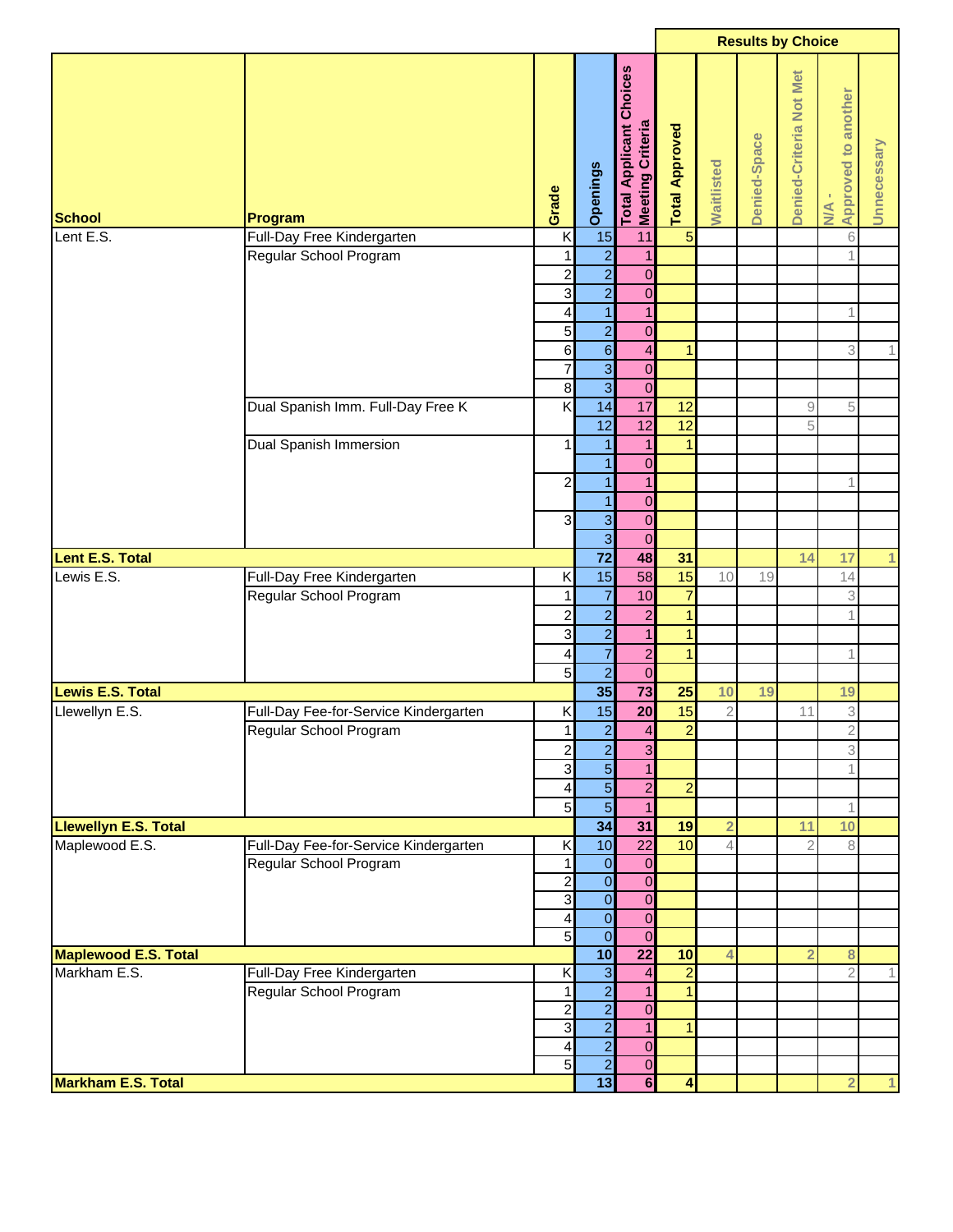|                                       |                                          |                         |                            |                                                                          |                         |                | <b>Results by Choice</b> |                         |                                           |              |
|---------------------------------------|------------------------------------------|-------------------------|----------------------------|--------------------------------------------------------------------------|-------------------------|----------------|--------------------------|-------------------------|-------------------------------------------|--------------|
| <b>School</b><br>Marysville E.S.      | Program<br>Full-Day Free Kindergarten    | Grade<br>K              | Openings<br>$\overline{0}$ | <b>Total Applicant Choices</b><br><b>Meeting Criteria</b><br>$\mathbf 0$ | <b>Total Approved</b>   | Waitlisted     | Denied-Space             | Denied-Criteria Not Met | <b>Approved to another</b><br>$M_{\rm A}$ | Unnecessary  |
|                                       | Regular School Program                   | 1                       | $\overline{0}$             | $\overline{0}$                                                           |                         |                |                          |                         |                                           |              |
|                                       |                                          | $\overline{c}$          | $\overline{a}$             | $\overline{0}$                                                           |                         |                |                          |                         |                                           |              |
|                                       |                                          | ω                       | $\overline{a}$             | $\mathbf 0$                                                              |                         |                |                          |                         |                                           |              |
|                                       |                                          | 4                       | $\overline{a}$             | $\overline{0}$                                                           |                         |                |                          |                         |                                           |              |
|                                       |                                          | 5                       | $\overline{a}$             | $\mathbf 0$                                                              |                         |                |                          |                         |                                           |              |
|                                       |                                          | $6 \,$                  | $\overline{a}$             | $\overline{2}$                                                           |                         |                |                          |                         | $\overline{2}$                            |              |
|                                       |                                          | $\overline{7}$          | $\overline{0}$             | $\mathbf 0$                                                              |                         |                |                          |                         |                                           |              |
|                                       |                                          | $\infty$                | $\overline{0}$             | $\mathbf 0$                                                              |                         |                |                          |                         |                                           |              |
| <b>Marysville E.S. Total</b>          |                                          |                         | $\overline{10}$            | $\overline{2}$                                                           | $\bf{0}$                |                |                          |                         | $\overline{2}$                            |              |
| Mt. Tabor M.S.                        | Regular School Program                   | $6 \,$                  | 90                         | 113                                                                      | 78                      |                |                          |                         | 35                                        |              |
|                                       |                                          | $\overline{7}$          | 30 <sup>1</sup>            | 16                                                                       | 12                      |                |                          |                         | 4                                         |              |
|                                       |                                          | $\bf{8}$                | 15                         | $\,$ 6 $\,$                                                              | $\overline{3}$          |                |                          |                         | 3                                         |              |
|                                       | Japanese Immersion                       | $6 \,$                  | $\overline{a}$             | $\overline{a}$                                                           | $\overline{a}$          |                |                          |                         |                                           |              |
| Mt. Tabor M.S. Total                  |                                          |                         | 137                        | 137                                                                      | 95                      |                |                          |                         | 42                                        |              |
| Ockley Green Arts School              | Full-Day Free Kindergarten               | Κ                       | 50                         | 48                                                                       | $\overline{37}$         |                |                          |                         | 11                                        |              |
|                                       | Regular School Program                   | 1                       | $\overline{a}$             | $\overline{c}$                                                           | $\overline{2}$          |                |                          |                         |                                           |              |
|                                       |                                          | $\overline{\mathbf{c}}$ | $\overline{6}$             | $\mathbf{1}$                                                             |                         |                |                          |                         | 1                                         |              |
|                                       |                                          | 3                       | $\overline{a}$             | $\overline{2}$                                                           | $\overline{2}$          |                |                          |                         |                                           |              |
|                                       |                                          | $\overline{\mathbf{4}}$ | 10                         | $\overline{5}$                                                           | $\overline{\mathbf{4}}$ |                |                          |                         | 1                                         |              |
|                                       |                                          | 5 <sub>l</sub>          | 12                         | $\overline{2}$                                                           | $\overline{2}$          |                |                          |                         |                                           |              |
|                                       |                                          | $6 \overline{6}$        | 40                         | 26                                                                       | 15                      |                |                          |                         | 11                                        |              |
|                                       |                                          | $\overline{7}$          | 40                         | $\overline{3}$                                                           | $\overline{2}$          |                |                          |                         | $\mathbf 1$                               |              |
|                                       |                                          | $\bf{8}$                | 40                         | $\overline{3}$                                                           | $\overline{3}$          |                |                          |                         |                                           |              |
| <b>Ockley Green Arts School Total</b> |                                          |                         | 202                        | 92                                                                       | 67                      |                |                          |                         | 25                                        |              |
| Peninsula E.S.                        | Full-Day Free Kindergarten               | Κ                       | 10                         | 14                                                                       | 11                      |                |                          |                         | 3                                         |              |
|                                       | Regular School Program                   | 1                       | $\overline{2}$             | $\overline{2}$                                                           | $\overline{2}$          |                |                          |                         |                                           |              |
|                                       |                                          | $\overline{\mathbf{c}}$ | $\overline{a}$             | $\mathbf{1}$                                                             | $\mathbf{1}$            |                |                          |                         |                                           |              |
|                                       |                                          | $\overline{3}$          | $\mathbf{1}$               | $\mathbf{1}$                                                             | $\mathbf{1}$            |                |                          |                         |                                           |              |
|                                       |                                          | 4                       | $\overline{2}$             | $\overline{1}$                                                           |                         |                |                          |                         | 1                                         |              |
|                                       |                                          | $\overline{5}$          | $\overline{5}$             | $\overline{0}$                                                           |                         |                |                          |                         |                                           |              |
|                                       |                                          | $6 \overline{6}$        | $\overline{3}$             | $\bf 8$                                                                  | $\overline{a}$          |                |                          |                         | 6                                         |              |
|                                       |                                          | $\overline{7}$          | $\overline{5}$             | $\overline{2}$                                                           | $\overline{2}$          |                |                          |                         |                                           |              |
|                                       |                                          | $\infty$                | $\overline{0}$             | $\overline{0}$                                                           |                         |                |                          |                         |                                           |              |
| Peninsula E.S. Total                  |                                          |                         | 30                         | 29                                                                       | 19                      |                |                          |                         | 10                                        |              |
| Richmond E.S.                         | Japanese Imm. Full-Day Fee-for-Svc Pre-K | PK                      | $\overline{4}$             | $\overline{7}$                                                           | $\overline{4}$          | $\mathfrak{Z}$ |                          |                         |                                           |              |
|                                       |                                          |                         | 35                         | 48                                                                       | 35                      | 13             |                          | 7                       |                                           |              |
|                                       | Japanese Imm. Full-Day Fee-for-Service K | K                       | 78                         | 90                                                                       | 78                      | 10             |                          | $\overline{7}$          | $\mathbf{2}$                              |              |
|                                       | Japanese Immersion                       | $\mathbf{1}$            | $\overline{7}$             | 18                                                                       | $\overline{7}$          | 3              |                          | $\hbox{g}$              | $\mathbf 1$                               |              |
|                                       |                                          | $\mathbf{2}$            | 18                         | $\overline{a}$                                                           | $\overline{a}$          |                |                          |                         |                                           |              |
|                                       |                                          | $\mathbf{3}$            | 23                         | $\mathbf{2}$                                                             | $\overline{2}$          |                |                          |                         |                                           |              |
|                                       |                                          | 4                       | $\overline{\mathbf{r}}$    | $\mathbf 0$                                                              |                         |                |                          |                         |                                           |              |
|                                       |                                          | $\overline{5}$          | $\overline{2}$             | $\overline{0}$                                                           |                         |                |                          |                         |                                           |              |
| <b>Richmond E.S. Total</b>            |                                          |                         | $171$                      | 167                                                                      | 128                     | 29             | $\overline{7}$           | 24                      | 3                                         |              |
| Rieke E.S.                            | Full-Day Fee-for-Service Kindergarten    | K                       | 7                          | 16                                                                       | $\overline{7}$          | $\overline{4}$ |                          | 10                      | 5                                         |              |
|                                       | Regular School Program                   | 1                       | $\overline{0}$             | $\overline{0}$                                                           |                         |                |                          |                         |                                           |              |
|                                       |                                          | $\overline{2}$          | $\overline{0}$             | $\mathbf 0$                                                              |                         |                |                          |                         |                                           |              |
|                                       |                                          | 3                       | $\overline{0}$             | $\pmb{0}$                                                                |                         |                |                          |                         |                                           |              |
|                                       |                                          | 4                       | $\overline{0}$             | $\mathbf 0$                                                              |                         |                |                          |                         |                                           |              |
|                                       |                                          | $\overline{5}$          | $\overline{0}$             | $\overline{0}$                                                           |                         |                |                          |                         |                                           |              |
| <b>Rieke E.S. Total</b>               |                                          |                         | $\overline{\mathbf{7}}$    | 16                                                                       | $\overline{7}$          | $\overline{4}$ |                          | 10                      | 5                                         | $\mathbf{1}$ |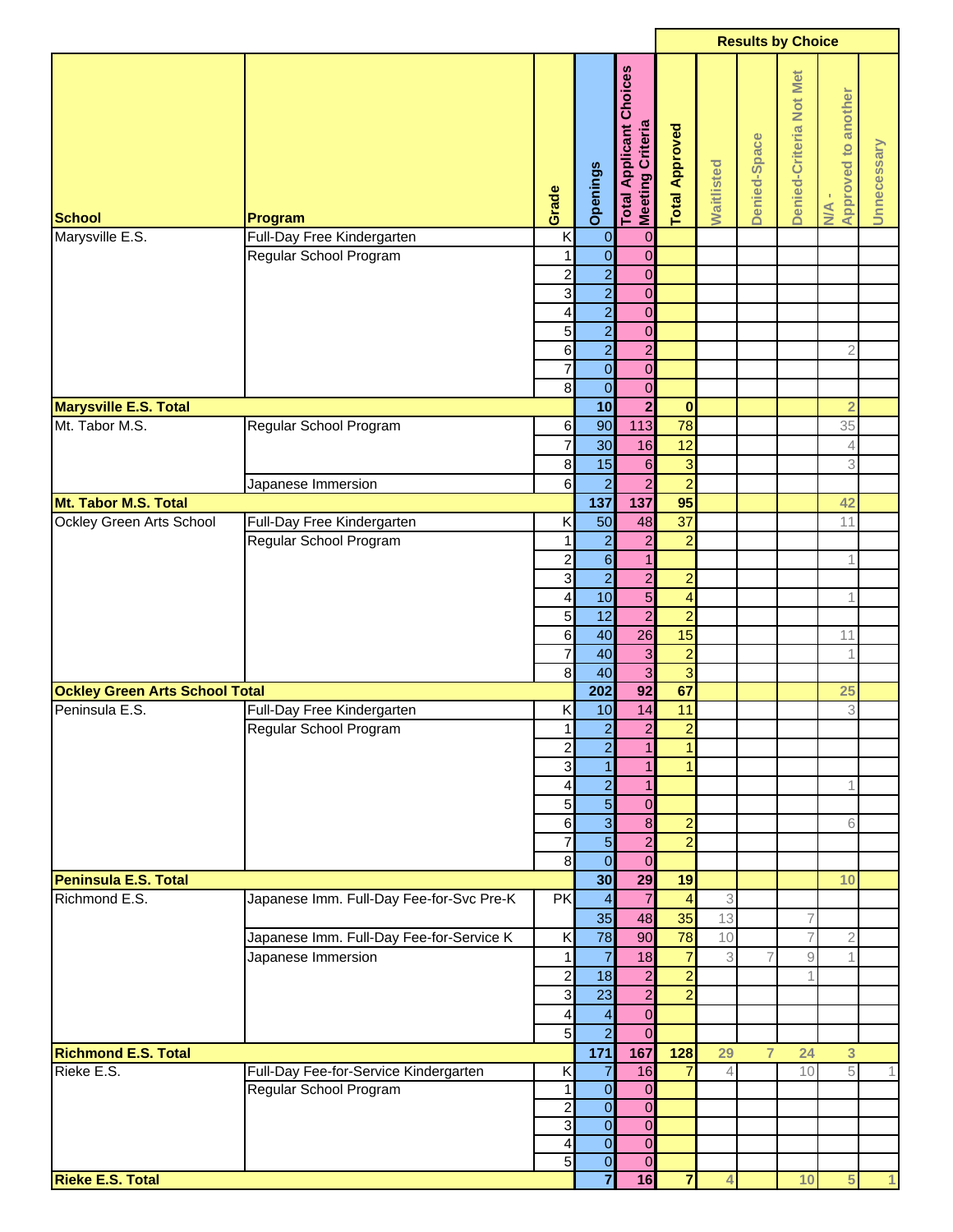|                              |                            |                            |                                  |                                                              |                         |                | <b>Results by Choice</b> |                         |                              |             |
|------------------------------|----------------------------|----------------------------|----------------------------------|--------------------------------------------------------------|-------------------------|----------------|--------------------------|-------------------------|------------------------------|-------------|
| <b>School</b>                | Program                    | Grade                      | Openings                         | Choices<br><b>Meeting Criteria</b><br><b>Total Applicant</b> | <b>Total Approved</b>   | Waitlisted     | Denied-Space             | Denied-Criteria Not Met | N/A -<br>Approved to another | Unnecessary |
| Rigler E.S.                  | Full-Day Free Kindergarten | K                          | $\overline{0}$                   | $\overline{0}$                                               |                         |                |                          |                         |                              |             |
|                              | Regular School Program     | $\mathbf{1}$               | $\overline{\mathbf{0}}$          | $\overline{0}$                                               |                         |                |                          |                         |                              |             |
|                              |                            | $\overline{\mathbf{c}}$    | $\overline{0}$                   | $\mathbf 0$                                                  |                         |                |                          |                         |                              |             |
|                              |                            | 3                          | $\overline{0}$                   | $\pmb{0}$                                                    |                         |                |                          |                         |                              |             |
|                              |                            | 4                          | $\overline{0}$                   | $\pmb{0}$                                                    |                         |                |                          |                         |                              |             |
|                              |                            | 5                          | $\overline{0}$                   | $\boldsymbol{0}$                                             |                         |                |                          |                         |                              |             |
|                              |                            | $\,$ 6<br>$\overline{7}$   | $\overline{0}$<br>$\overline{0}$ | $\pmb{0}$<br>$\pmb{0}$                                       |                         |                |                          |                         |                              |             |
|                              |                            | $\bf8$                     | $\mathbf 0$                      | $\overline{1}$                                               | $\mathbf{1}$            |                |                          |                         |                              |             |
| <b>Rigler E.S. Total</b>     |                            |                            | $\overline{\mathbf{0}}$          | $\mathbf{1}$                                                 | $\overline{1}$          |                |                          |                         |                              |             |
| Rosa Parks E.S.              | Full-Day Free Kindergarten | Κ                          | $\mathbf{1}$                     | 10                                                           | $\overline{1}$          | 3              |                          |                         | 6                            |             |
|                              | Regular School Program     | 1                          | $\mathbf{1}$                     | $\pmb{0}$                                                    |                         |                |                          |                         |                              |             |
|                              |                            | $\overline{a}$             | $\mathbf{1}$                     | $\mathbf{1}$                                                 |                         |                |                          |                         | 1                            |             |
|                              |                            | 3                          | $\mathbf{1}$                     | $\overline{2}$                                               | $\mathbf{1}$            |                |                          |                         | 1                            |             |
|                              |                            | 4                          | $\mathbf{1}$                     | $\overline{1}$                                               | $\overline{1}$          |                |                          |                         |                              |             |
|                              |                            | 5                          | $\mathbf{1}$                     | $\pmb{0}$                                                    |                         |                |                          |                         |                              |             |
| Rosa Parks E.S. Total        |                            |                            | $6\phantom{a}$                   | 14                                                           | $\overline{3}$          | 3              |                          |                         | 8                            |             |
| Roseway Heights              | Full-Day Free Kindergarten | Κ                          | 10                               | 36                                                           | 13                      | 5              | 13                       |                         | 5                            |             |
|                              | Regular School Program     | 1                          | $\overline{5}$                   | $\overline{5}$                                               | $\overline{4}$          |                |                          |                         | 1                            |             |
|                              |                            | $\overline{a}$             | $\overline{5}$                   | $\overline{4}$                                               | $\overline{4}$          |                |                          |                         |                              |             |
|                              |                            | 3                          | $\overline{5}$                   | $\overline{4}$                                               | $\overline{4}$          |                |                          |                         |                              |             |
|                              |                            | 4                          | $\overline{5}$                   | $\overline{1}$                                               | $\mathbf{1}$            |                |                          |                         |                              |             |
|                              |                            | 5                          | $\overline{5}$                   | $\overline{c}$                                               | $\overline{2}$          |                |                          |                         |                              |             |
|                              |                            | $\,$ 6                     | $\overline{5}$                   | $\overline{\mathbf{4}}$                                      | $\overline{3}$          |                |                          |                         | 1                            |             |
|                              |                            | 7<br>$\bf{8}$              | $\overline{5}$<br>$\overline{5}$ | $\mathbf{1}$                                                 |                         |                |                          |                         | 1                            |             |
| <b>Roseway Heights Total</b> |                            |                            | 50                               | $\pmb{0}$<br>57                                              | 31                      | 5              | 13                       |                         | 8                            |             |
| Sabin                        | Pre-K                      | PK                         | $\overline{0}$                   | $\mathbf 0$                                                  |                         |                |                          |                         |                              |             |
|                              | Full-Day Free Kindergarten | Κ                          | $\overline{0}$                   | $\overline{1}$                                               | $\mathbf{1}$            |                |                          |                         |                              |             |
|                              | Regular School Program     | 1                          | $\overline{2}$                   | 10                                                           | $\overline{2}$          | $\,$ 5         |                          |                         | 3                            |             |
|                              |                            | $\overline{a}$             | $\overline{2}$                   | $\overline{7}$                                               | $\overline{2}$          | $\sqrt{2}$     |                          |                         | 3                            |             |
|                              |                            | 3                          | $\overline{\mathbf{4}}$          | $\overline{\omega}$                                          | $\overline{3}$          |                |                          |                         |                              |             |
|                              |                            | 4                          | $\overline{6}$                   | $\boldsymbol{8}$                                             | $\overline{5}$          |                |                          |                         | 3                            |             |
|                              |                            | 5                          | $\overline{6}$                   | $\overline{5}$                                               | $\overline{4}$          |                |                          |                         | 1                            |             |
|                              |                            | $\,$ 6                     | $\overline{\mathbf{4}}$          | $6\phantom{a}$                                               |                         |                |                          |                         | 6                            |             |
|                              |                            | 7                          | $\overline{4}$                   | $\overline{3}$                                               | $\blacksquare$          |                |                          |                         | $\overline{2}$               |             |
|                              |                            | $\bf{8}$                   | $\overline{4}$                   | $\overline{3}$                                               | $\overline{1}$          |                |                          |                         | $\overline{2}$               |             |
| Sabin E.S. Total             |                            |                            | 32                               | 46                                                           | 19                      | $\overline{7}$ |                          |                         | 20                           |             |
| Scott E.S.                   | Full-Day Free Kindergarten | Κ                          | $\overline{0}$                   | $\mathbf{1}$                                                 | 1                       |                |                          |                         |                              |             |
|                              | Regular School Program     | 1                          | $\overline{\mathbf{O}}$          | $\mathbf 0$                                                  |                         |                |                          |                         |                              |             |
|                              |                            | $\overline{\mathbf{c}}$    | $\overline{\mathbf{0}}$          | $\overline{2}$                                               | $\overline{2}$          |                |                          |                         |                              |             |
|                              |                            | $\mathbf{3}$               | $\overline{\mathbf{0}}$          | $\overline{0}$                                               |                         |                |                          |                         |                              |             |
|                              |                            | 4                          | $\overline{0}$                   | $\mathbf{1}$                                                 | $\mathbf{1}$            |                |                          |                         |                              |             |
|                              |                            | $\overline{5}$             | $\overline{0}$                   | $\mathbf{1}$                                                 | $\overline{1}$          |                |                          |                         |                              |             |
|                              |                            | 6                          | $\overline{0}$                   | $\pmb{0}$                                                    |                         |                |                          |                         |                              |             |
|                              |                            | $\overline{7}$<br>$\bf{8}$ | $\overline{0}$<br>$\overline{0}$ | $\pmb{0}$<br>$\boldsymbol{0}$                                |                         |                |                          |                         |                              |             |
| <b>Scott E.S. Total</b>      |                            |                            | $\overline{\mathbf{0}}$          | $5\phantom{1}$                                               | $\overline{\mathbf{5}}$ |                |                          |                         |                              |             |
|                              |                            |                            |                                  |                                                              |                         |                |                          |                         |                              |             |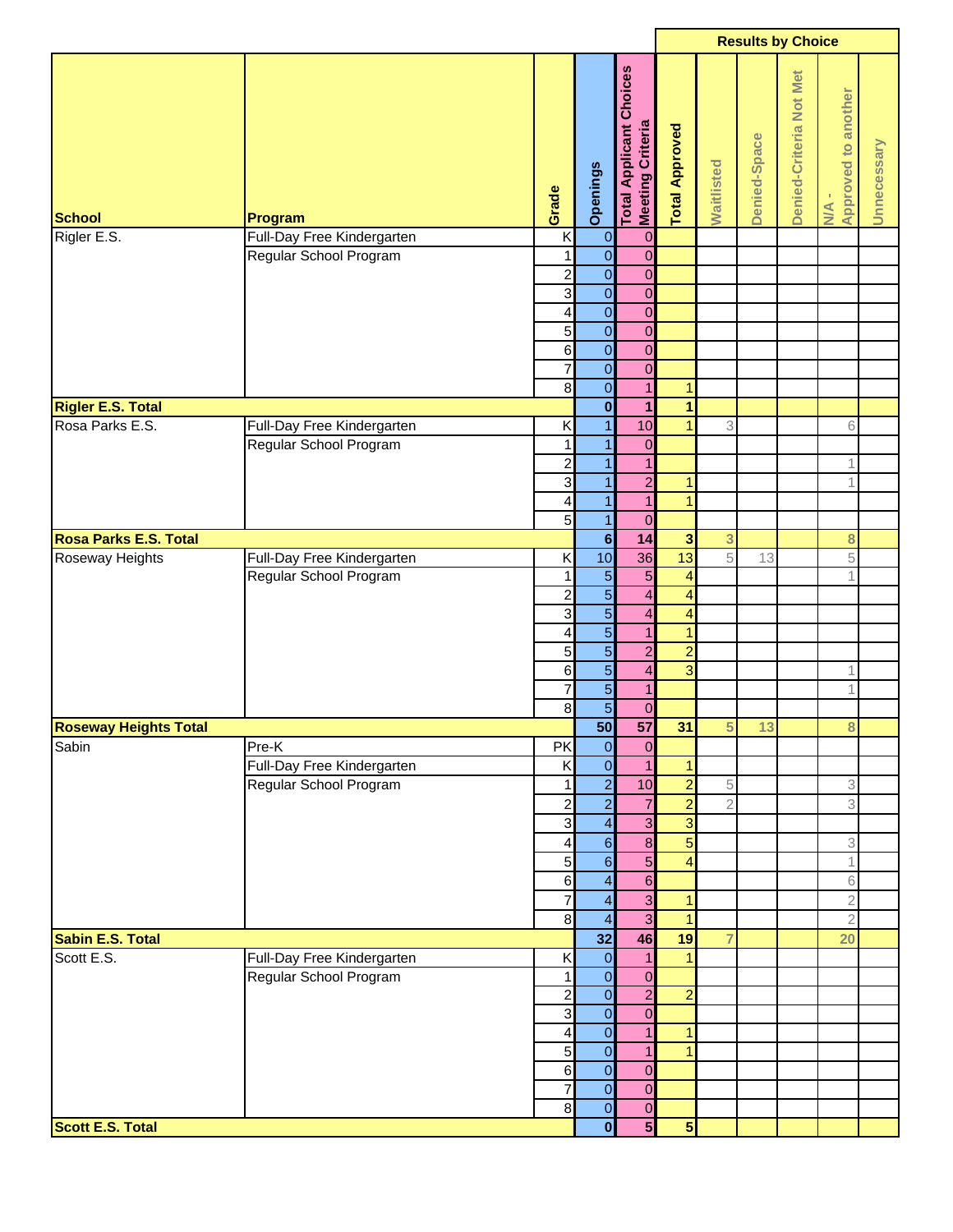|                                      |                                       |                            |                         |                                                    |                                |                | <b>Results by Choice</b> |                         |                                                           |             |
|--------------------------------------|---------------------------------------|----------------------------|-------------------------|----------------------------------------------------|--------------------------------|----------------|--------------------------|-------------------------|-----------------------------------------------------------|-------------|
| <b>School</b>                        | Program                               | Grade                      | Openings                | <b>Total Applicant Choices</b><br>Meeting Criteria | <b>Total Approved</b>          | Waitlisted     | Denied-Space             | Denied-Criteria Not Met | <b>Approved to another</b><br>$\frac{4}{2}$               | Unnecessary |
| Sellwood M.S.                        | Regular School Program                | $\,6$                      | 50                      | 60                                                 | 39                             |                |                          |                         | 21                                                        |             |
|                                      |                                       | $\overline{7}$<br>$\bf{8}$ | 15<br>15                | $\overline{4}$<br>$\overline{1}$                   | $\overline{4}$<br>$\mathbf{1}$ |                |                          |                         |                                                           |             |
| <b>Sellwood M.S. Total</b>           |                                       |                            | 80                      | 65                                                 | 44                             |                |                          |                         | 21                                                        |             |
| Sitton E.S.                          | Full-Day Free Kindergarten            | Κ                          | 1                       | 1                                                  | 1                              |                |                          |                         |                                                           |             |
|                                      | Regular School Program                | 1                          | $\mathbf{1}$            | $\pmb{0}$                                          |                                |                |                          |                         |                                                           |             |
|                                      |                                       | $\overline{c}$             | $\overline{1}$          | $\overline{0}$                                     |                                |                |                          |                         |                                                           |             |
|                                      |                                       | 3                          | $\overline{1}$          | $\overline{0}$                                     |                                |                |                          |                         |                                                           |             |
|                                      |                                       | 4                          | $\overline{\mathbf{4}}$ | $\mathbf{1}$                                       |                                |                |                          |                         | 1                                                         |             |
|                                      |                                       | 5                          | 10                      | $\mathbf 0$                                        |                                |                |                          |                         |                                                           |             |
| <b>Sitton E.S. Total</b>             |                                       |                            | 18                      | $\overline{\mathbf{c}}$                            | $\mathbf{1}$                   |                |                          |                         | 1                                                         |             |
| Skyline E.S.                         | Half-Day Kindergarten                 | K                          | $\overline{1}$          | $\overline{2}$                                     |                                |                |                          |                         | $\overline{2}$                                            |             |
|                                      | Full-Day Fee-for-Service Kindergarten | K                          | $\infty$                | $\overline{7}$                                     | $\overline{7}$                 |                |                          |                         |                                                           |             |
|                                      |                                       |                            | $\overline{5}$          |                                                    | $\mathbf{1}$                   |                |                          |                         |                                                           |             |
|                                      | Regular School Program                | 1                          |                         | 1                                                  |                                |                |                          |                         |                                                           |             |
|                                      |                                       | $\overline{c}$             | $\overline{5}$          | $\overline{\mathbf{r}}$                            | 3                              |                |                          |                         | 1                                                         |             |
|                                      |                                       | $\mathsf 3$                | $\overline{5}$          | $\mathbf{1}$                                       | $\mathbf{1}$                   |                |                          |                         |                                                           |             |
|                                      |                                       | 4                          | $\overline{5}$          | $\overline{\mathbf{4}}$                            | 3                              |                |                          |                         | 1                                                         |             |
|                                      |                                       | $\overline{5}$             | $\overline{5}$          | 3                                                  | $\overline{3}$                 |                |                          |                         |                                                           |             |
|                                      |                                       | $6 \overline{6}$           | 10                      | $\overline{9}$                                     | $\overline{7}$                 |                |                          |                         | $\overline{2}$                                            |             |
|                                      |                                       | $\overline{7}$             | $\overline{1}$          | $\overline{3}$                                     | $\overline{1}$                 | $\overline{2}$ |                          |                         |                                                           |             |
|                                      |                                       | 8                          | 12                      | $\mathbf{1}$                                       | $\mathbf{1}$                   |                |                          |                         |                                                           |             |
| <b>Skyline E.S. Total</b>            |                                       |                            | $\overline{57}$         | 35                                                 | $\overline{27}$                | $\overline{2}$ |                          |                         | $6\phantom{1}6$                                           |             |
| Stephenson E.S.                      | Full-Day Fee-for-Service Kindergarten | Κ                          | $\overline{12}$         | $\overline{20}$                                    | $\overline{12}$                | $\overline{2}$ |                          | 5                       | 6                                                         |             |
|                                      | Regular School Program                | 1                          | $\mathbf 0$             | $\mathbf 0$                                        |                                |                |                          |                         |                                                           |             |
|                                      |                                       | $\overline{2}$             | $\overline{\mathbf{0}}$ | $\mathbf 0$                                        |                                |                |                          |                         |                                                           |             |
|                                      |                                       | 3                          | $\overline{3}$          | $\overline{2}$                                     | $\mathbf{1}$                   |                |                          |                         | 1                                                         |             |
|                                      |                                       | $\overline{4}$             | $\overline{5}$          | $\overline{0}$                                     |                                |                |                          |                         |                                                           |             |
|                                      |                                       | 5 <sub>l</sub>             | $\mathbf 0$             | $\mathbf 0$                                        |                                |                |                          |                         |                                                           |             |
| <b>Stephenson E.S. Total</b>         |                                       |                            | $\overline{20}$         | 22                                                 | $\overline{13}$                | $\overline{2}$ |                          | 5                       | 7                                                         |             |
| Sunnyside Environmental              | Full-Day Fee-for-Service Kindergarten | Κ                          | 15                      | 42                                                 | 15                             | 10             | 8                        | 38                      | $\mathcal{G}% _{M_{1},M_{2}}^{\alpha,\beta}(\mathcal{G})$ |             |
|                                      | <b>Focus Option</b>                   | $6 \overline{6}$           | 39                      | 129                                                | 40                             | 10             | 37                       |                         | 42                                                        |             |
|                                      |                                       | $\overline{7}$             | $\mathbf{1}$            | 20                                                 | $\vert$                        | 10             | $\,3$                    |                         | $\mathsf 6$                                               |             |
|                                      |                                       | $\infty$                   | $\mathbf{1}$            | 11                                                 | $\mathbf{1}$                   | $\sqrt{2}$     |                          |                         | 8                                                         |             |
| <b>Sunnyside Environmental Total</b> |                                       |                            | 56                      | 202                                                | 57                             | 32             | 48                       | 38                      | 65                                                        |             |
| Vernon E.S.                          | Pre-K                                 | <b>PK</b>                  | $\mathbf{1}$            | $\overline{\mathbf{4}}$                            | $\mathbf{1}$                   | $\overline{2}$ |                          |                         | 1                                                         |             |
|                                      | Full-Day Free Kindergarten            | K                          | $\overline{2}$          | 3                                                  | $\overline{2}$                 |                |                          |                         | 1                                                         |             |
|                                      | Regular School Program                | 1                          | $\overline{2}$          | $\overline{0}$                                     |                                |                |                          |                         |                                                           |             |
|                                      |                                       | $\overline{c}$             | $\overline{1}$          | $\overline{0}$                                     |                                |                |                          |                         |                                                           |             |
|                                      |                                       | $\mathbf{3}$               | $\overline{2}$          | $\overline{1}$                                     |                                |                |                          |                         | 1                                                         |             |
|                                      |                                       | 4                          | $\overline{0}$          | $\mathbf 0$                                        |                                |                |                          |                         |                                                           |             |
|                                      |                                       | $\overline{5}$             | $\overline{\mathbf{0}}$ | $\overline{0}$                                     |                                |                |                          |                         |                                                           |             |
|                                      |                                       | $6 \,$                     | $\overline{5}$          | $\mathbf{1}$                                       |                                |                |                          |                         | 1                                                         |             |
|                                      |                                       | $\overline{7}$             | $\overline{5}$          | $\mathbf 0$                                        |                                |                |                          |                         |                                                           |             |
|                                      |                                       | $\infty$                   | 5                       | $\overline{0}$                                     |                                |                |                          |                         |                                                           |             |
| Vernon E.S. Total                    |                                       |                            | $\overline{23}$         | $\overline{9}$                                     | $\overline{\mathbf{3}}$        | $\overline{2}$ |                          |                         | 4                                                         |             |
|                                      |                                       |                            |                         |                                                    |                                |                |                          |                         |                                                           |             |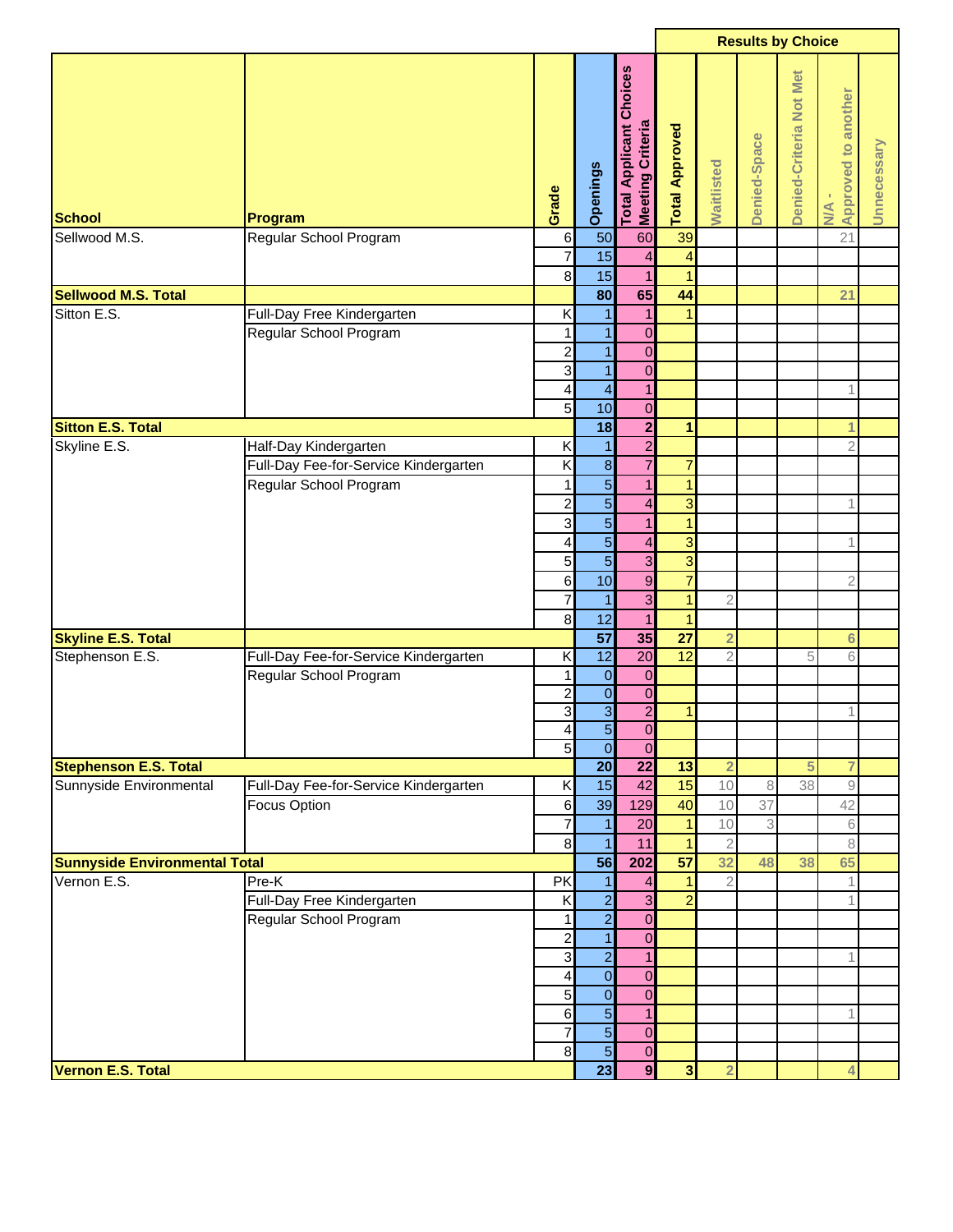|                                 |                                       |                          |                 |                                                              | <b>Results by Choice</b> |            |                |                         |                            |             |
|---------------------------------|---------------------------------------|--------------------------|-----------------|--------------------------------------------------------------|--------------------------|------------|----------------|-------------------------|----------------------------|-------------|
| <b>School</b>                   | Program                               | Grade                    | Openings        | <b>Applicant Choices</b><br>Meeting Criteria<br><b>Total</b> | <b>Total Approved</b>    | Waitlisted | Denied-Space   | Denied-Criteria Not Met | Approved to another<br>N/A | Unnecessary |
| Vestal E.S.                     | Full-Day Free Kindergarten            | K                        | $\overline{5}$  | $\overline{5}$                                               | $\overline{\omega}$      |            |                |                         | $\overline{c}$             |             |
|                                 | Regular School Program                | 1                        | $\overline{3}$  | $\overline{1}$                                               |                          |            |                |                         | $\overline{1}$             |             |
|                                 |                                       | $\overline{\mathbf{c}}$  | $\overline{3}$  | $\mathbf 0$                                                  |                          |            |                |                         |                            |             |
|                                 |                                       | $\overline{3}$           | $\overline{5}$  | $\mathbf 0$                                                  |                          |            |                |                         |                            |             |
|                                 |                                       | 4                        | $\overline{3}$  | $\mathbf 0$                                                  |                          |            |                |                         |                            |             |
|                                 |                                       | 5 <sup>1</sup>           | $\overline{3}$  | $\mathbf 0$                                                  |                          |            |                |                         |                            |             |
|                                 |                                       | $6 \overline{6}$         | $\overline{5}$  | $\mathbf 0$                                                  |                          |            |                |                         |                            |             |
|                                 |                                       | $\overline{7}$           | $\overline{5}$  | $\mathbf 0$                                                  |                          |            |                |                         |                            |             |
|                                 |                                       | $\bf{8}$                 | $\overline{5}$  | $\mathbf 0$                                                  |                          |            |                |                         |                            |             |
| <b>Vestal E.S. Total</b>        |                                       |                          | $\overline{37}$ | $6\phantom{1}$                                               | $\overline{\mathbf{3}}$  |            |                |                         | 3                          |             |
| West Sylvan M.S.                | Regular School Program                | $6 \,$                   | 20              | 35                                                           | 25                       |            |                |                         | 10                         | 1           |
|                                 |                                       | $\overline{7}$           | 10              | 3                                                            | $\overline{a}$           |            |                |                         | 1                          |             |
|                                 |                                       | $\boldsymbol{8}$         | $\overline{a}$  | 3                                                            | $\overline{3}$           |            |                |                         |                            |             |
|                                 | Spanish Immersion                     | $6 \overline{6}$         | 10              | 4                                                            | $\overline{4}$           |            |                |                         |                            |             |
|                                 |                                       | $\overline{7}$           | $\overline{a}$  | $\overline{c}$                                               | $\overline{a}$           |            |                |                         |                            |             |
|                                 |                                       | $\infty$                 | $\overline{2}$  | $\mathbf 0$                                                  |                          |            |                |                         |                            |             |
| <b>West Sylvan M.S. Total</b>   |                                       |                          | 46              | 47                                                           | 36                       |            |                |                         | 11                         | 1           |
| Whitman E.S.                    | Full-Day Free Kindergarten            | Κ                        | $\overline{5}$  | $\boldsymbol{9}$                                             | 3                        |            |                |                         | 6                          |             |
|                                 | Regular School Program                | 1                        | $\overline{3}$  | $\mathbf 0$                                                  |                          |            |                |                         |                            |             |
|                                 |                                       | $\overline{\mathbf{c}}$  | $\overline{3}$  | $\mathbf 0$                                                  |                          |            |                |                         |                            |             |
|                                 |                                       | $\overline{3}$           | $\overline{3}$  | $\mathbf 0$                                                  |                          |            |                |                         |                            |             |
|                                 |                                       | 4                        | $\overline{3}$  | $\overline{2}$                                               | $\mathbf{1}$             |            |                |                         | 1                          |             |
|                                 |                                       | 5                        | $\overline{3}$  | $\mathbf 0$                                                  |                          |            |                |                         |                            |             |
| <b>Whitman E.S. Total</b>       |                                       |                          | $\overline{20}$ | 11                                                           | $\overline{\mathbf{4}}$  |            |                |                         | 7                          |             |
| Winterhaven School              | Full-Day Fee-for-Service Kindergarten | Κ                        | 24              | 110                                                          | 24                       | 20         | 44             | 14                      | 22                         |             |
|                                 | <b>Focus Option</b>                   | 1                        | $\overline{3}$  | 32                                                           | $\mathbf{3}$             | 13         | 11             | 8                       | 5                          |             |
|                                 |                                       | $\overline{2}$           | $\overline{4}$  | 17                                                           | $\overline{4}$           | 10         | $\mathbf{1}$   | $6\overline{6}$         | $\overline{2}$             |             |
|                                 |                                       | 3                        | $\overline{3}$  | 21                                                           | $\overline{3}$           | 10         | 5              | 6                       | 3                          |             |
|                                 |                                       | 4                        | $\overline{2}$  | 16                                                           | $\overline{2}$           | 10         | $\overline{4}$ | 6                       |                            |             |
|                                 |                                       | $6 \overline{6}$         | 32              | 70                                                           | $\overline{32}$          | 20         |                | 22                      | 17                         |             |
|                                 |                                       | $\overline{\mathcal{I}}$ | $\mathbf{3}$    | 14                                                           | 3                        | 10         |                | 4                       | 1                          |             |
|                                 |                                       | $\bf{8}$                 | 10              | $\overline{5}$                                               | $\overline{4}$           |            |                |                         | $\mathbf{1}$               |             |
| <b>Winterhaven School Total</b> |                                       |                          | 81              | 285                                                          | 75                       | 93         | 66             | 67                      | 51                         |             |
| Woodlawn E.S.                   | Pre-K                                 | <b>PK</b>                | $\mathbf 0$     | $\overline{0}$                                               |                          |            |                |                         |                            |             |
|                                 | Full-Day Free Kindergarten            | K                        | $\overline{5}$  | $6 \overline{6}$                                             | $\overline{3}$           |            |                |                         | 3                          |             |
|                                 | Regular School Program                | 1                        | $\overline{2}$  | $\mathbf{1}$                                                 | $\mathbf{1}$             |            |                |                         |                            |             |
|                                 |                                       | $\overline{\mathbf{c}}$  | $\frac{2}{2}$   | $\mathbf{1}$                                                 | $\mathbf{1}$             |            |                |                         |                            |             |
|                                 |                                       | $\overline{\mathbf{3}}$  |                 | $\overline{0}$                                               |                          |            |                |                         |                            |             |
|                                 |                                       | 4                        | $\overline{2}$  | $\overline{0}$                                               |                          |            |                |                         |                            |             |
|                                 |                                       | 5 <sup>1</sup>           | $\overline{a}$  | $\mathbf{1}$                                                 | $\mathbf{1}$             |            |                |                         |                            |             |
|                                 |                                       | $6 \overline{6}$         | $\overline{2}$  | $\overline{0}$                                               |                          |            |                |                         |                            |             |
|                                 |                                       | $\overline{7}$           | $\overline{2}$  | $\mathbf{1}$                                                 | $\mathbf{1}$             |            |                |                         |                            |             |
|                                 |                                       | $\overline{8}$           | $\overline{2}$  | $\overline{a}$                                               | $\vert$                  |            |                |                         | $\mathbf 1$                |             |
| <b>Woodlawn E.S. Total</b>      |                                       |                          | 21              | 12                                                           | $\overline{\mathbf{8}}$  |            |                |                         | 4                          |             |